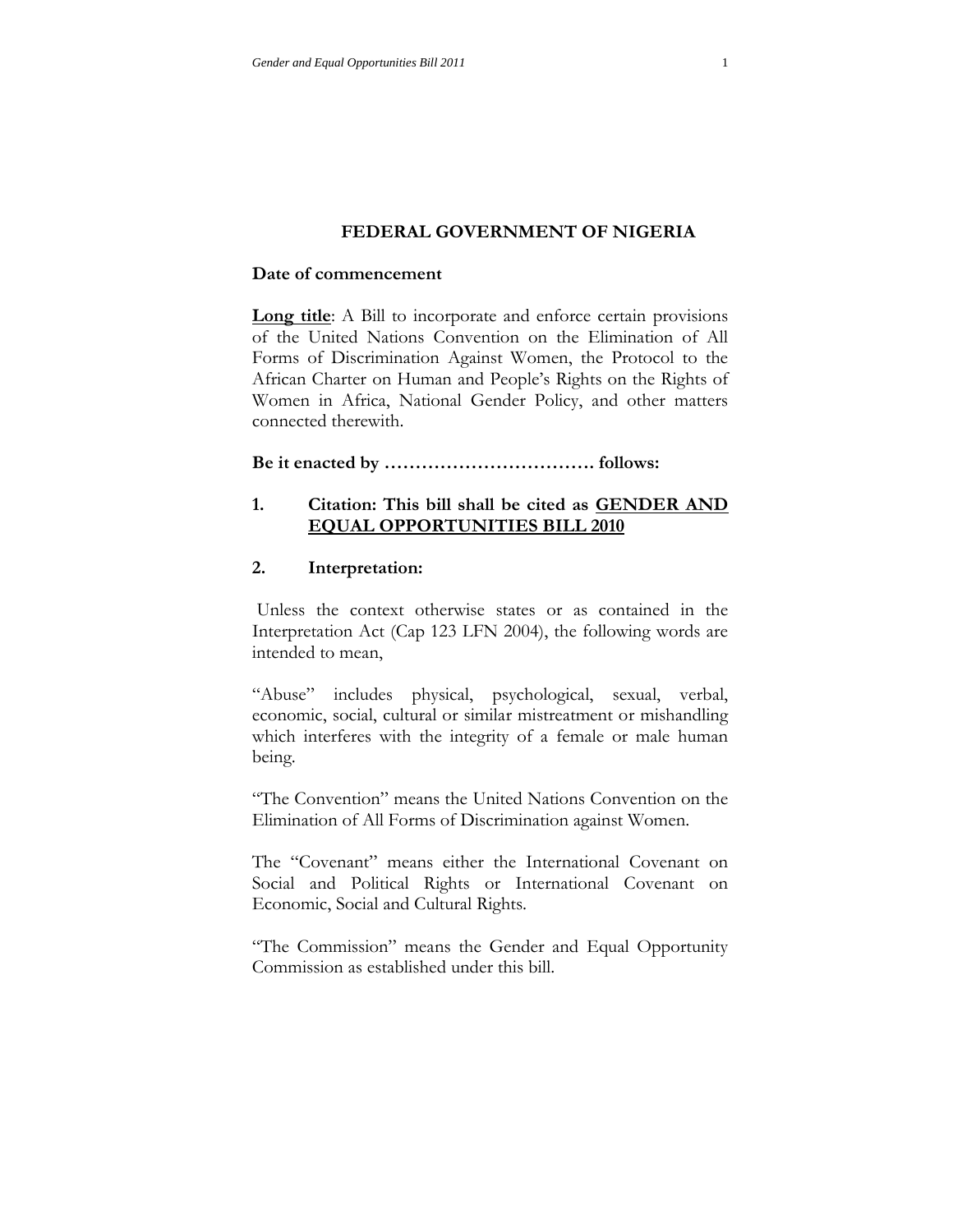"The Chairperson" means the Administrative Officer of the Commission.

"Court" means any court with jurisdiction over issues of marriage in Nigeria.

"Discrimination against any person" shall mean any distinction, exclusion or restriction made on the basis of his or her sex or gender or other condition or status,,, which has the effect or purpose of impairing or nullifying the recognition, enjoyment or exercise by any person, irrespective of their marital status, on a basis of equality of men and women, of human rights and fundamental freedoms in the political, economic, social, cultural, civil or any other field.

"Women" include the girl child.

"Men" include the boy child.

"Members" mean the Members of the Commission

"The Protocol" means the Protocol to the African Charter on Human and People's Rights on the Rights of Women in Africa.

"Staff" means the staff of the Commission.

"Violence" includes physical, psychological, sexual, verbal or emotional maltreatments or assault.

"Violence against women" means all acts perpetrated against women which cause or could cause them physical, sexual, psychological, and economic harm, including the threat to take such acts; or to undertake the imposition of arbitrary restrictions on or deprivation of fundamental freedoms in private or public life in peace time and during situations of armed conflicts or of war;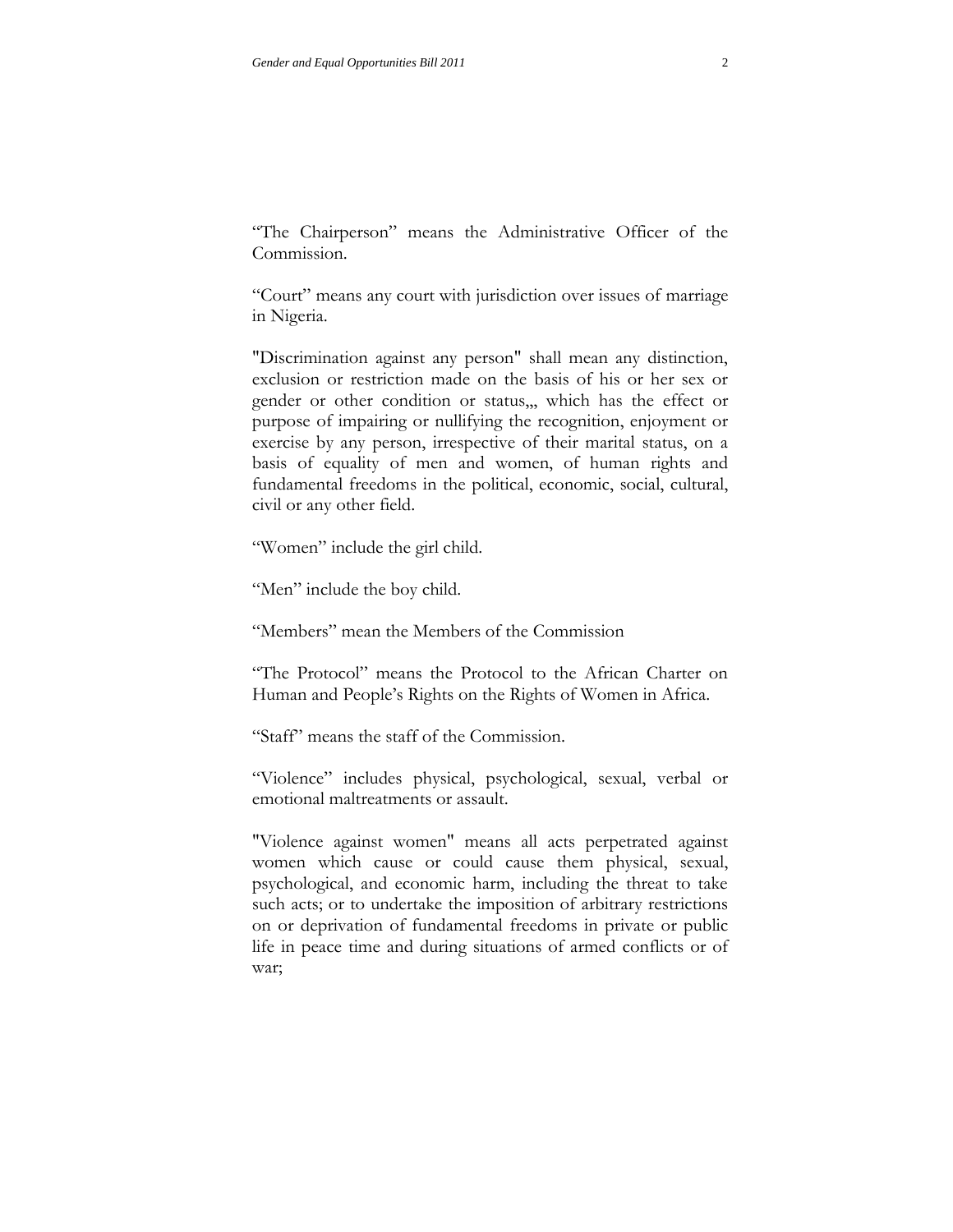"The ministry" means the ministry as the case may be responsible for women affairs and social development and or gender issues.

"The Commissioner" means the commissioner in the ministry or such official, responsible for women affairs and social development and or gender issues.

"The Policy" means the National Gender Policy.

#### **3. Purpose of this Bill**

The Purpose of this Bill is to give effect to –

- (a) Chapters II and 1V of the 1999 Constitution of the Federal Republic of Nigeria.
- (b) The International Covenants on Human Rights which affirm the principle of non - discrimination and proclaims that all humans are born free and equal in dignity and rights, and that everyone is entitled to all the rights set out without distinction of any kind including distinction based on sex;
- (c) The domestication of certain provisions of the Convention on the Elimination of all Forms of Discrimination against Women, and the protocol to the African Charter on the Rights of Women in Africa and the National Gender Policy.

## 4. **Prohibition of discrimination**

a. No person, organ or agency of government, public or private institution, commercial or corporate body, community, or other entity, or any representative of such organ or agency of government, public or private institution, commercial or corporate body, community, or other entity shall either through words spoken, acts, inactions, omissions, laws, regulations, administrative procedures, policy, guideline, rules, customs or practices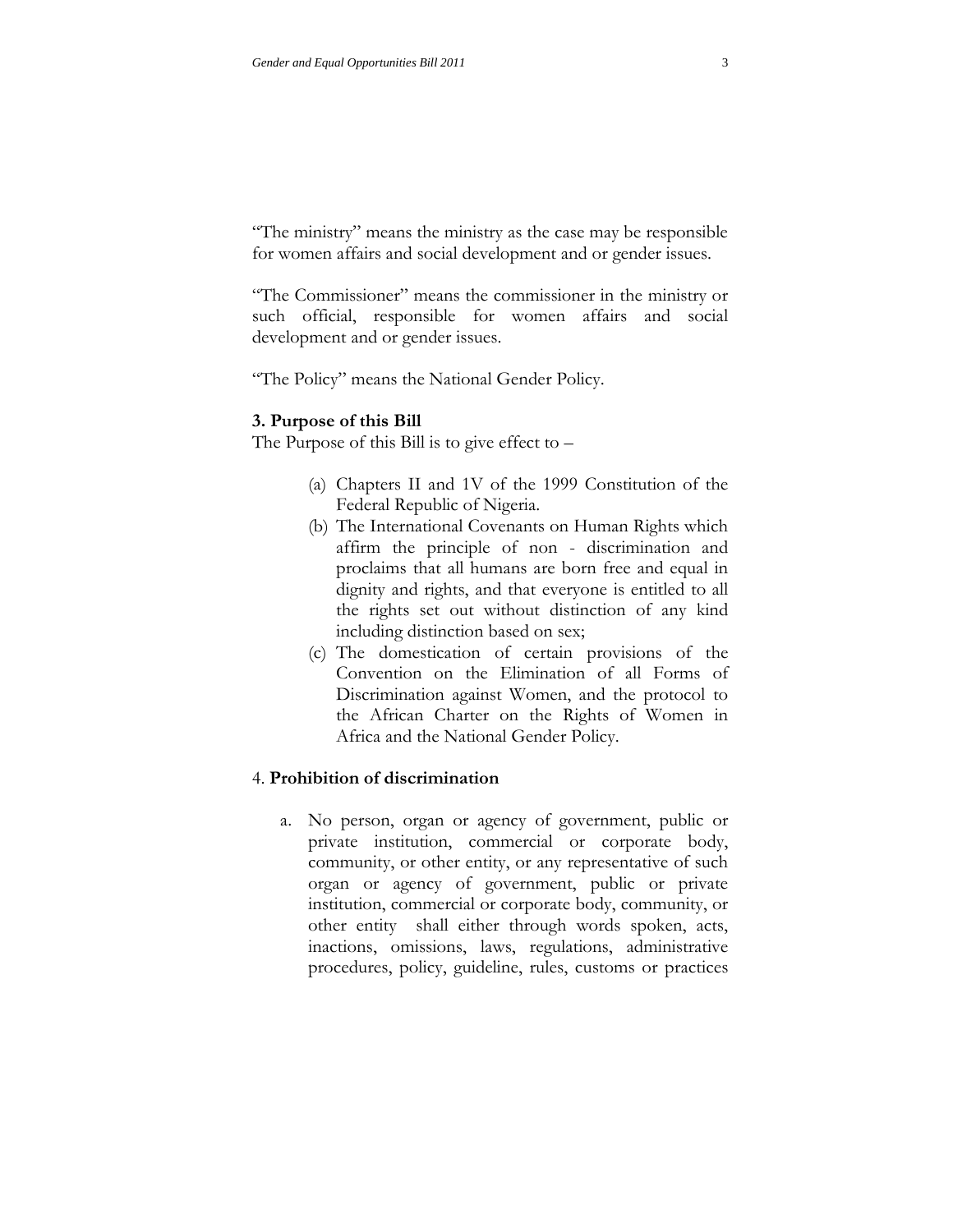discriminate against any person on the ground of gender, age or disability.

- b. Any law, regulation, custom and practice, which constitute discrimination, shall be null and void and of no effect and shall not be enforceable against any person.
- c. No rule or directive of a public, corporate, social or communal entity which is a violation of the provisions of this bill shall be enforced against any person.

# **5. Promotion of equality, full development and advancement of all persons**

- a. Every person, body, institution, community, authority or private enterprise whether public organ or body, public institution, individuals, communities or authority and private enterprise in Nigeria shall take all appropriate measures, including regulatory policy, fiscal and administrative measures, to ensure the full development and advancement of all persons, especially young women and girl children, for the purpose of guaranteeing to them the exercise and enjoyment of human rights and fundamental freedoms on a basis of non-discrimination and equality of all persons.
- b. Accordingly, every person, organ or agency of government, public or private institution, commercial or corporate body, community, or other entity, or any representative of such organ or agency of government, public or private institution, commercial or corporate body, community, or other entity, shall accord to women, children, and other persons equality before the law, and accordingly, shall on the basis of equality;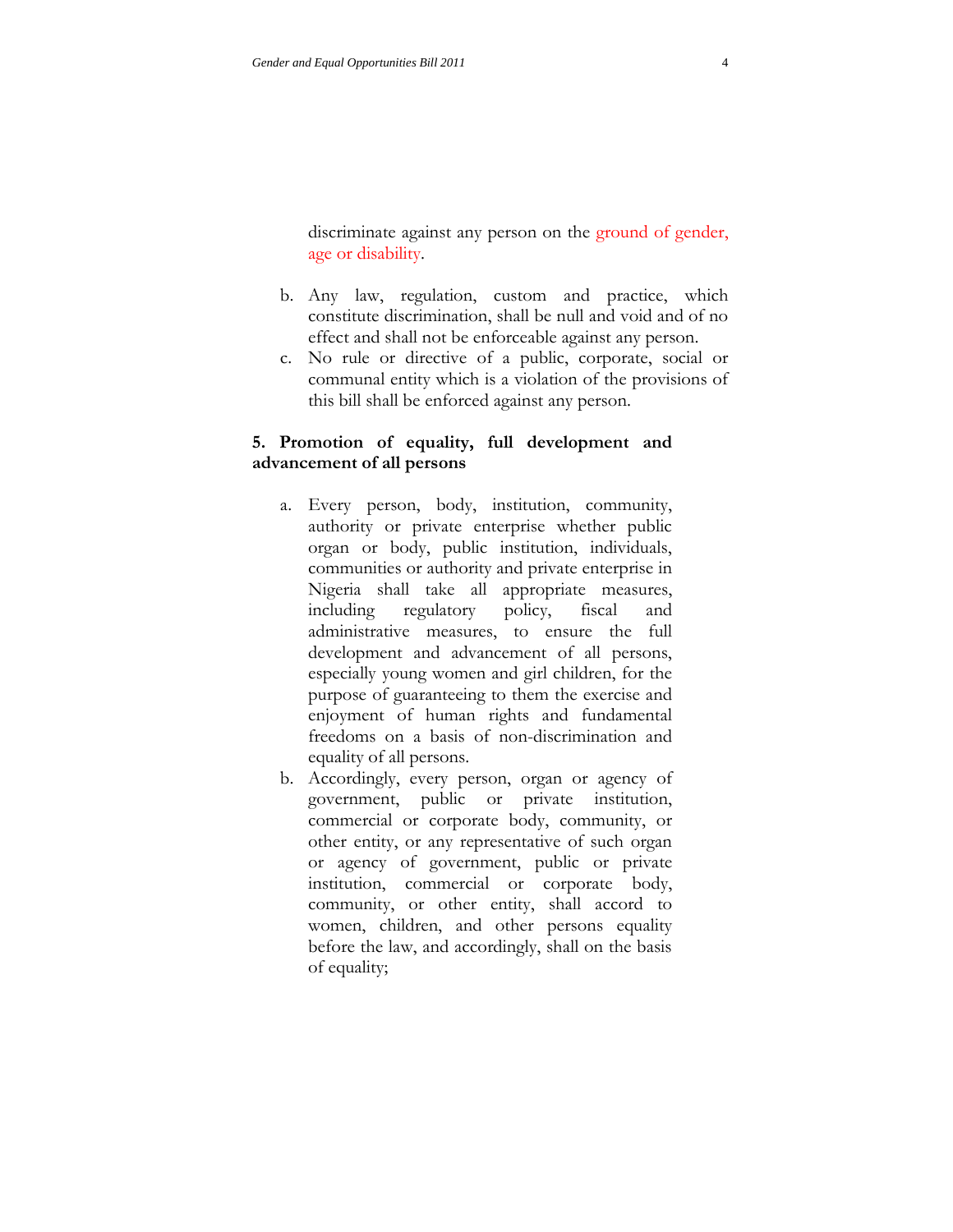i. give women equal rights to conclude contracts and to administer property,

ii. treat women equally with men in all stages of procedure in courts and tribunals.

iii. ensure that no rule, regulation, agreement, protocol, contract or any other public or private instruments of any kind with a legal effect shall restrict, limit or in any way discriminate against any person in terms of legal capacity.

iv. accord to men and women the same rights with regard to the law, regulations, directives, practice or customs relating to the movement of persons and the freedom to choose their residence and domicile.

v. no practices of law enforcement agency or body shall restrict or limit the legal capacity of women to undertake surety or recognisance on behalf of any person.

vi. Desist from denying or limiting any privilege, respect, advantage or benefit due or accruable to women only on the basis that she is a woman.

## **6. Adoption of temporary special measures to Eliminate Discrimination**

 (a) Every organ or agency of government, public or private institution, commercial or corporate body, community, or other entity, shall adopt temporary special measures as set out in this Bill aimed at accelerating *de facto* equality of opportunity and treatment between men and women, and such measures shall not be considered discrimination as defined in the present Bill or in any other law in force, and shall in no way entail as a consequence the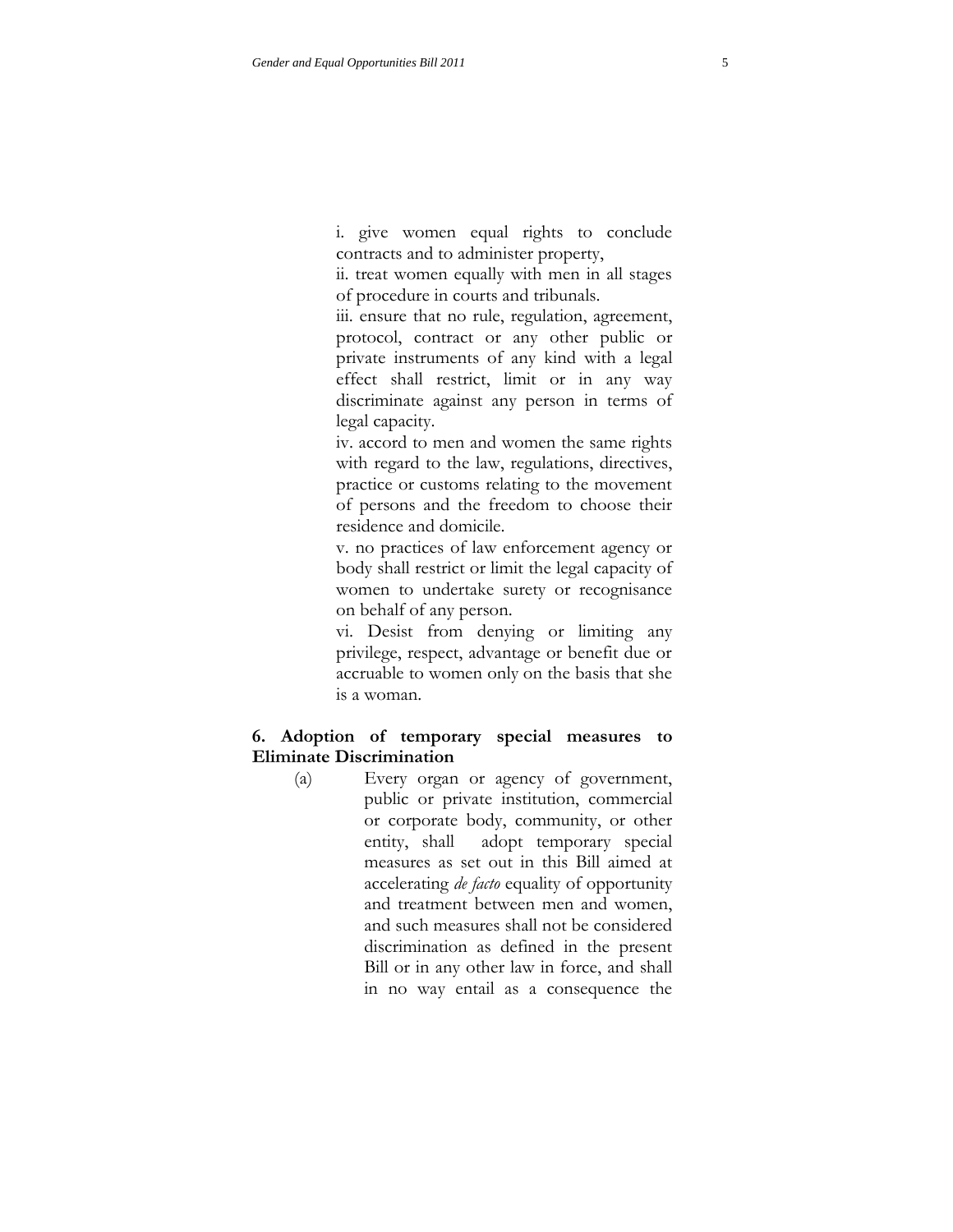maintenance of unequal or separate standards or regulations between men and women in such organ or agency of government, public or private institution, commercial or corporate body, community, or other entity;

Provided that:

i. where a position exists under the special provisions under this section, ample opportunity must be given, and information disseminated to women widely,

ii. these measures undertaken pursuant to the provisions of this section shall be gradually discontinued when the objectives of equality of opportunity and treatment have been achieved, provided further that no special measure shall be in place and be enforced for a period of less than 10 years or more than 25 years.

- (b) For the purpose of the special measures provided in sub section 1 of this section, it shall be mandatory for all organs or agencies of government, public or private institution, commercial or corporate body, community, or other entity, , to ensure:
	- (i) in the case of political and public sphere, that a minimum of 35 per cent of all offices, positions, or appointments is reserved for women;

(ii) in the case of employment, credit or other economic sphere in the public or private, a minimum of 35 percent of all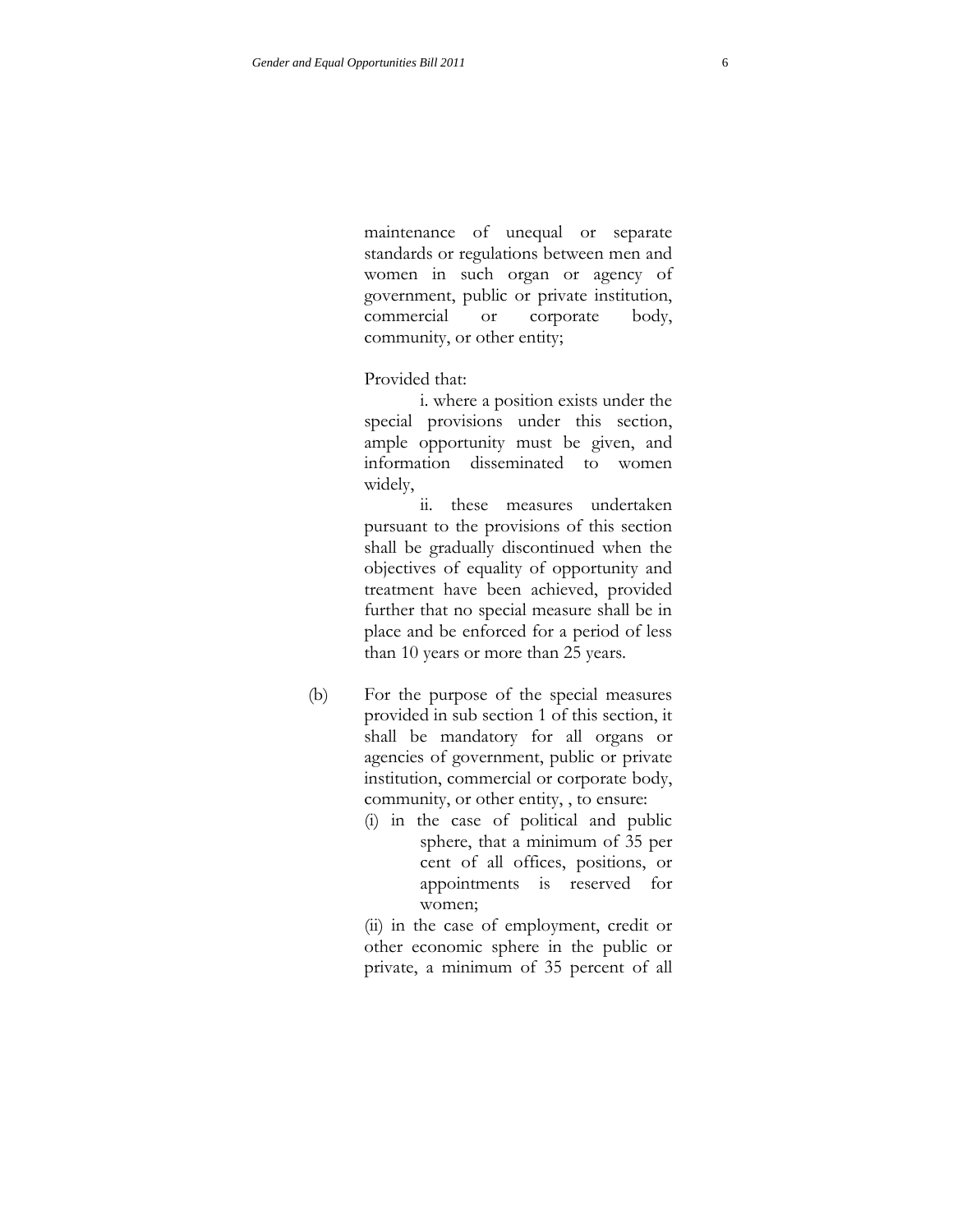offices, facilities, positions or appointments is reserved for women; (iii) in the case of educational placement and school enrollment, including award of scholarships, bursaries, or such allocations, that parity is ensured for boys and girls, men and women; (iv) In the case of primary school enrolment, mechanisms should be put in place to ensure parity in enrolment and retention of boys and girls.

(v)In all other cases, a minimum of 35 percent is reserved for women.

(c) Without prejudice to the provisions of subsections (a) and (b) of this section, all organs or agency of government, public or private institution, commercial or corporate body, community, or other entity, shall take appropriate measures to protect the maternity status and reproductive health of women, including allocation of special facilities, time, and resources aimed at protecting maternity, and such special measures shall not be considered discriminatory.

#### **7. Modification of socio- cultural practices**

Every organ or agency of government, public or private institution, commercial or corporate body, community, or other social entity, including educational institutions shall have the responsibility to modify the social and cultural patterns of conduct of men and women, with a view to achieving the elimination of gender stereotyping, prejudices, and customary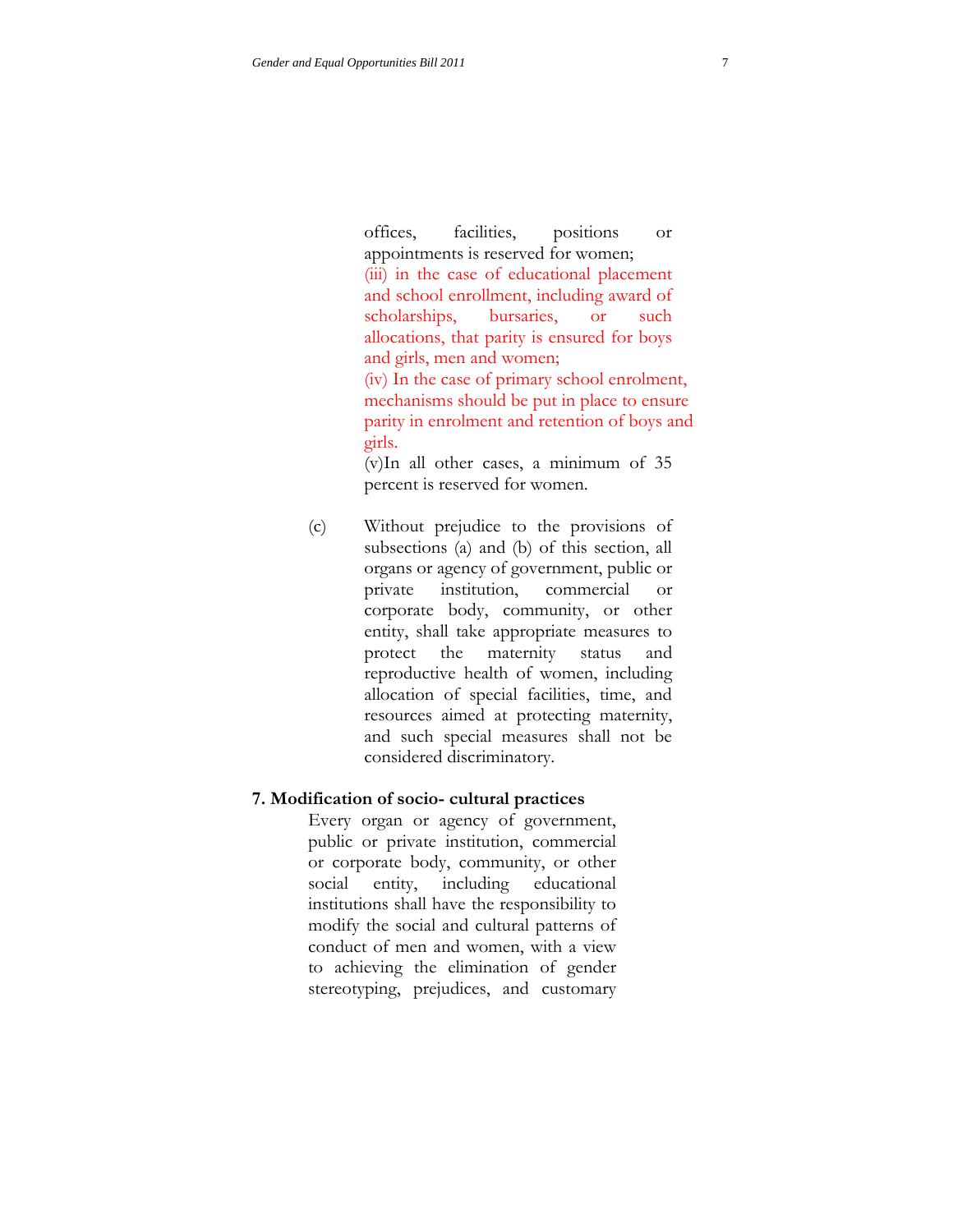and all other practices which are based on the idea of the inferiority or the superiority of either of the sexes, or the roles for men and women, and to this end:

- (i) every public or private educational institution shall ensure the adoption of appropriate teaching methods and curriculum including provision of facilities that emphasise the promotion of equality of all sexes in all circumstances and for all purposes, including choice of career, equal participation and inclusion of all persons in all activities of the school or institution.
- (ii) the family as a unit of society shall ensure that values, practices or other forms of rearing of children, ward and young people in the family and community, or other forms of socialization, is not discriminatory, and promotes a proper understanding of maternity as a social function and the recognition of the common responsibility of men and women in the upbringing and development of their children.
- (iii) Widows shall not be subjected to inhuman, humiliating or degrading treatment;
- (iv) A widow shall automatically become the guardian and custodian of her children, after the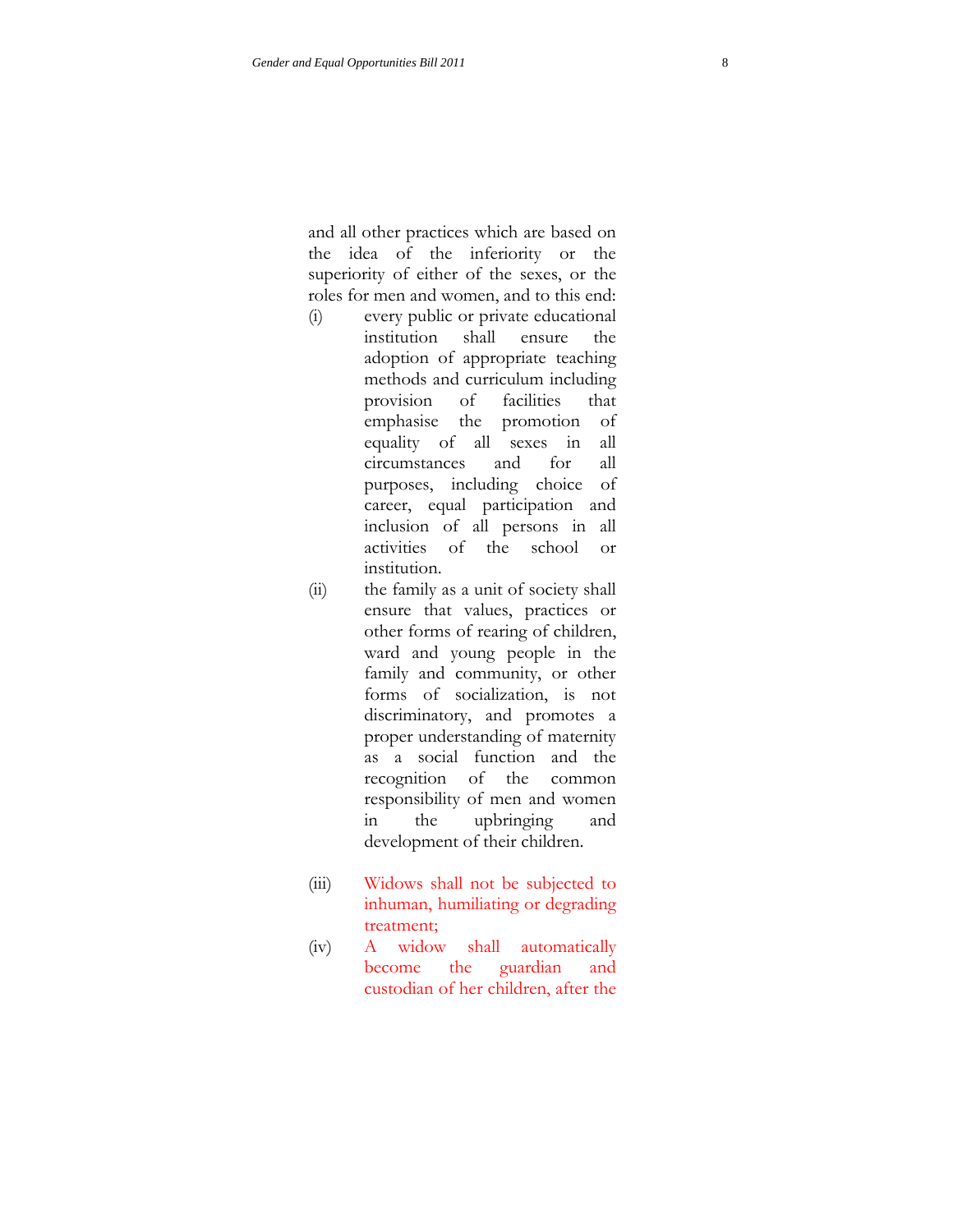death of her husband, unless this is contrary to the interests and the welfare of the children;

- (v) A widow shall have the right to remarry, and in that event, to marry the person of her choice.
- (vi) A widow shall have the right to an equitable share in the inheritance of the property of her husband and shall have the right to continue to live in the matrimonial house. In case of remarriage, she shall retain this right if the house belongs to her or she has inherited it.
- (vii) Women and men shall have the right to inherit, in equitable shares, their parents' properties.

# **8. Elimination of discrimination in political and public life**

Every organ or agency of government, public or private institution, commercial or corporate body, community, or other entity, shall take all appropriate measures to eliminate discrimination against women in the political and public life of the country and, in particular, shall ensure to women, on equal terms with men, the right to;

> a. participate fully in all political activities, including the right to vote and be voted for in all elections and public referenda, and to be eligible for election to all publicly elected offices and bodies without any restriction, limitation or barriers whatsoever,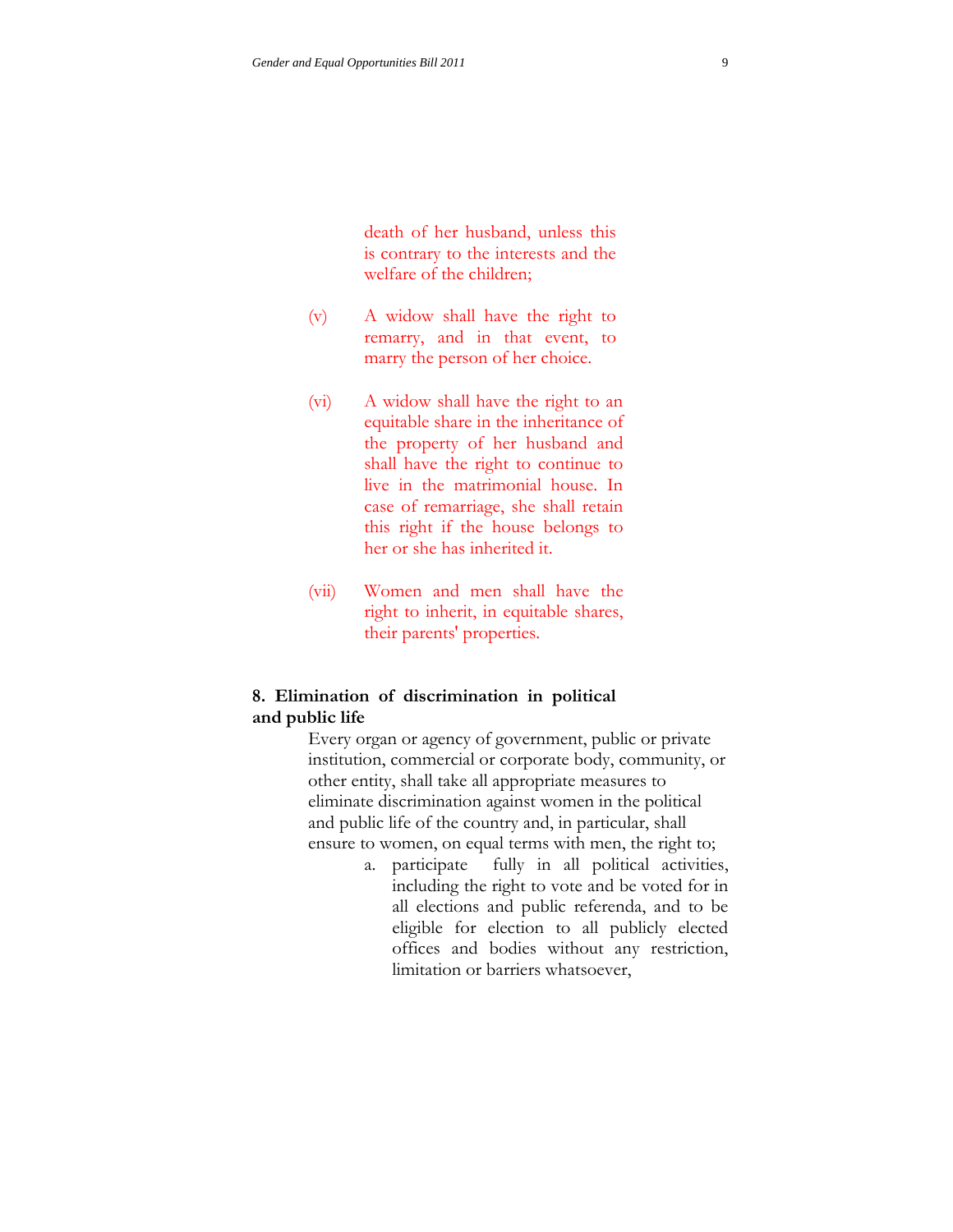- b. participate in the formulation of government policy and the implementation thereof and to hold public office and perform all public functions at all levels of government.
- c. be given, on equal terms with men and without any discrimination, and without prejudice to the provisions of section 6 of this bill, the opportunity to represent such organ or agency of government, public or private institution, commercial or corporate body, community, or other entity, in any official capacity, or to represent the Federal Republic of Nigeria or any part of the federation at the national, regional or international level, and to participate in the work of international organizations without any restriction whatsoever.

# **9. Elimination of Discrimination in the field of Education**

Every organ or agency of government, public or private institution, commercial or corporate body, community, or other entity shall take all appropriate measures to eliminate discrimination against women in the field of education to ensure on the basis of equality of men and women, and without prejudice to the provisions of section 6 of this bill:

a. The same conditions for career and vocational guidance, for access to studies and for the achievement of certification in educational establishments of all categories in rural as well as in urban areas; this equality shall be ensured in pre-school, general, technical, professional and higher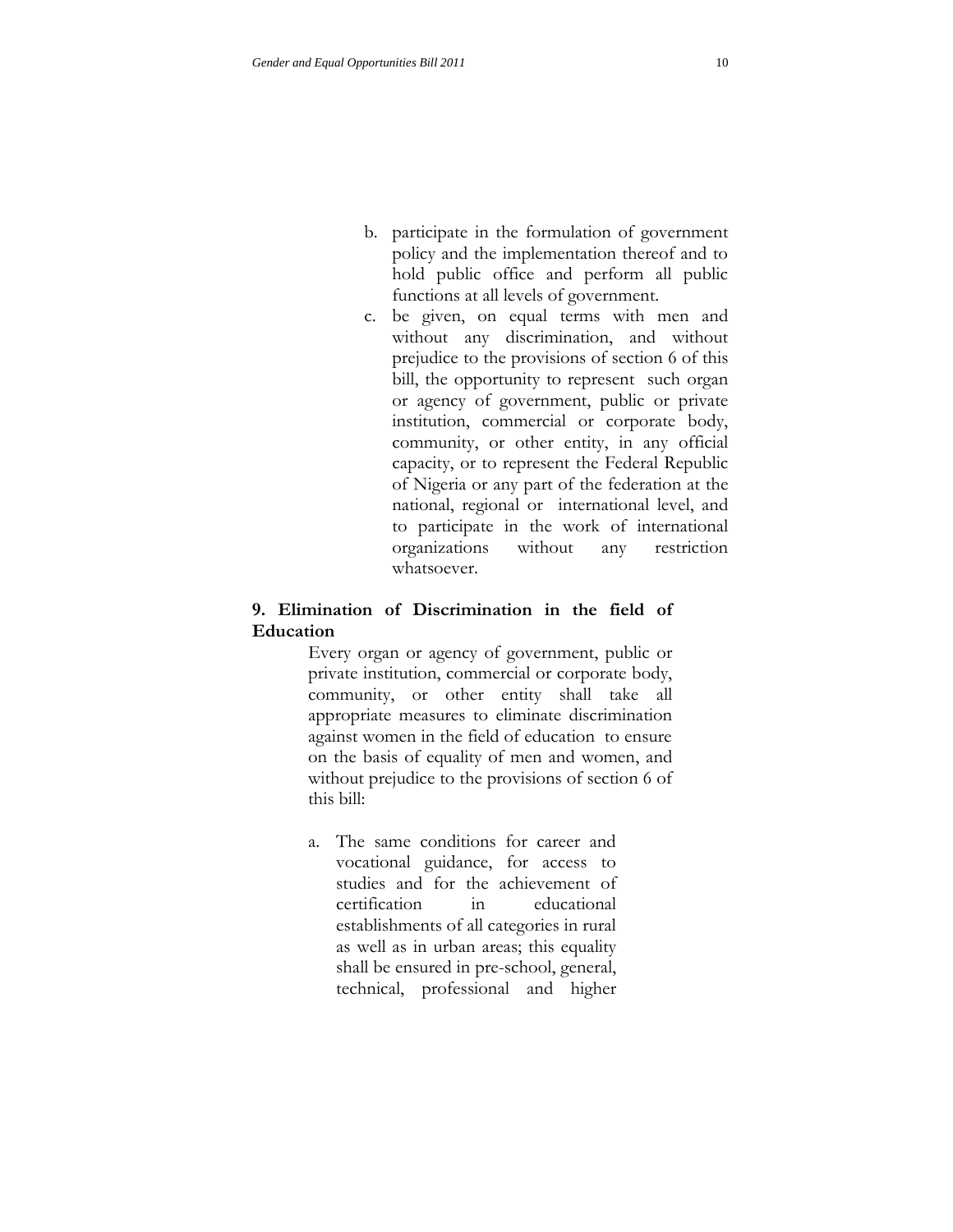technical education, as well as in all types of vocational training;

- b. The elimination of any stereotyped concept of the roles of men and women at all levels and in all forms of education by encouraging coeducation and other types of education which will help to achieve this aim.
- c. The same and equal opportunities to benefit from scholarships, bursaries, and other study grants;
- d. The same opportunities for access to programmes of continuing education, including adult and functional literacy programmes, particularly those aimed at reducing, at the earliest possible time, any gap in education existing between men and women;
- e. The same Opportunities to participate actively in vocational, extra curriculum, and other non-academic activities of such school, private or public educational institution including in sports and physical education;

## **10. Elimination discrimination in the field of employment**

Every organ or agency of government, public or private institution, commercial or corporate body, community, or other entity shall take all appropriate measures to eliminate discrimination against women in the field of employment, occupation or profession, in order to ensure, on a basis of equality of men and women, and without prejudice to the provisions of section 6 of this bill,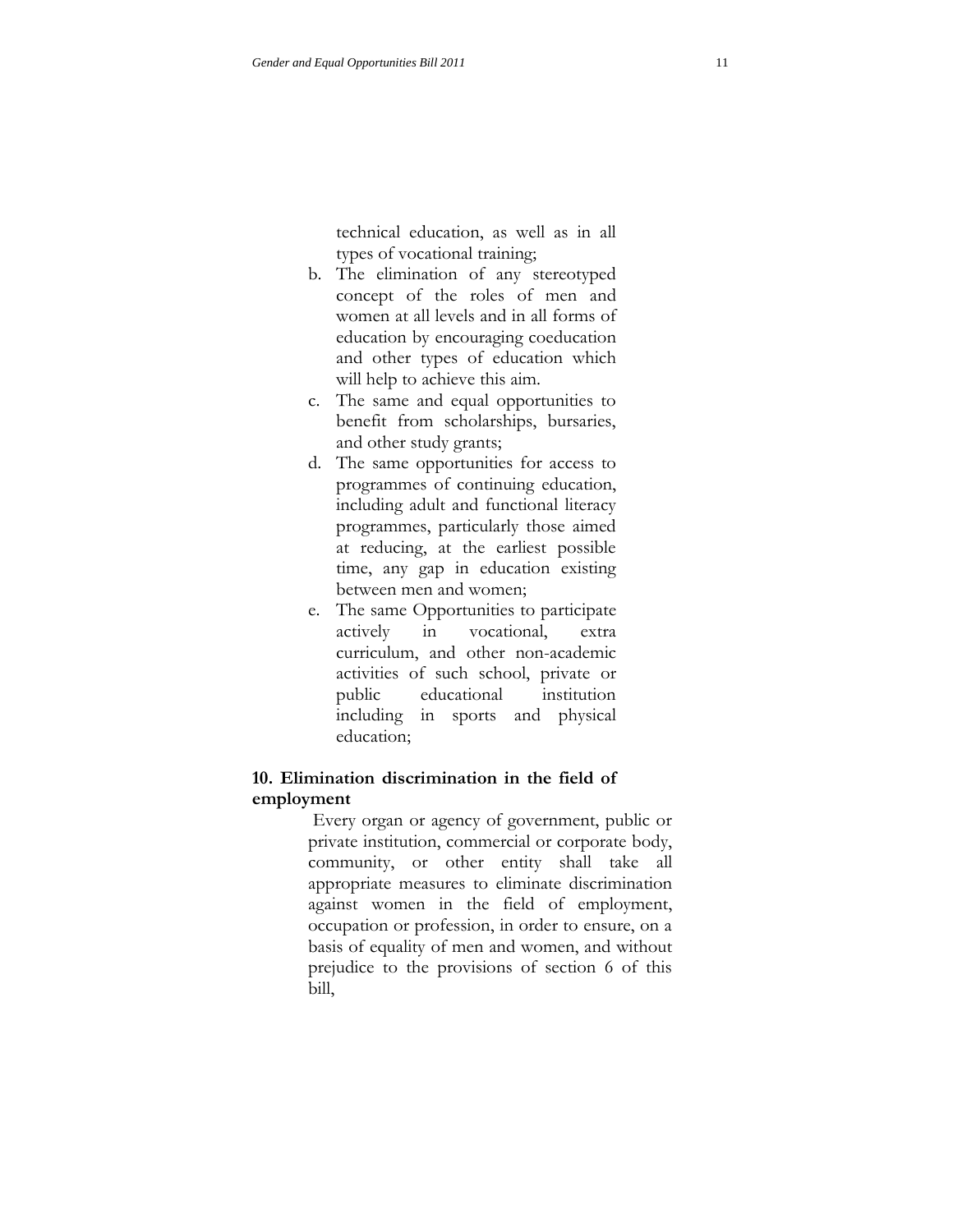- a. The right to work commensurate with skill, competence, expertise and knowledge, as an inalienable right of all human beings;
- b. The right to equal employment opportunities, including the application of the same criteria for selection, promotion and assignment of responsibilities in employment;
- c. The right to free choice of profession and employment, and equal treatment and consideration in the areas of promotion, job security and all benefits and conditions of service including training and retraining opportunities.
- d. The right to equal remuneration of persons of equal skill, competence, expertise and knowledge, including benefits, and to equal treatment in respect of work of equal value, as well as equality of treatment in the evaluation of the quality of work;
- e. The right to social security, particularly in cases of unemployment, sickness, physical challenges, old age and other incapacity to work, as well as the right to paid leave;
- f. The right of a woman in employment to maternity leave or any such leave or concession relating to her maternity needs, shall not limit or restrict her right to equal treatment as provided under this section.
- g. The right of everyone to the protection of the person's health including maternal health, and to the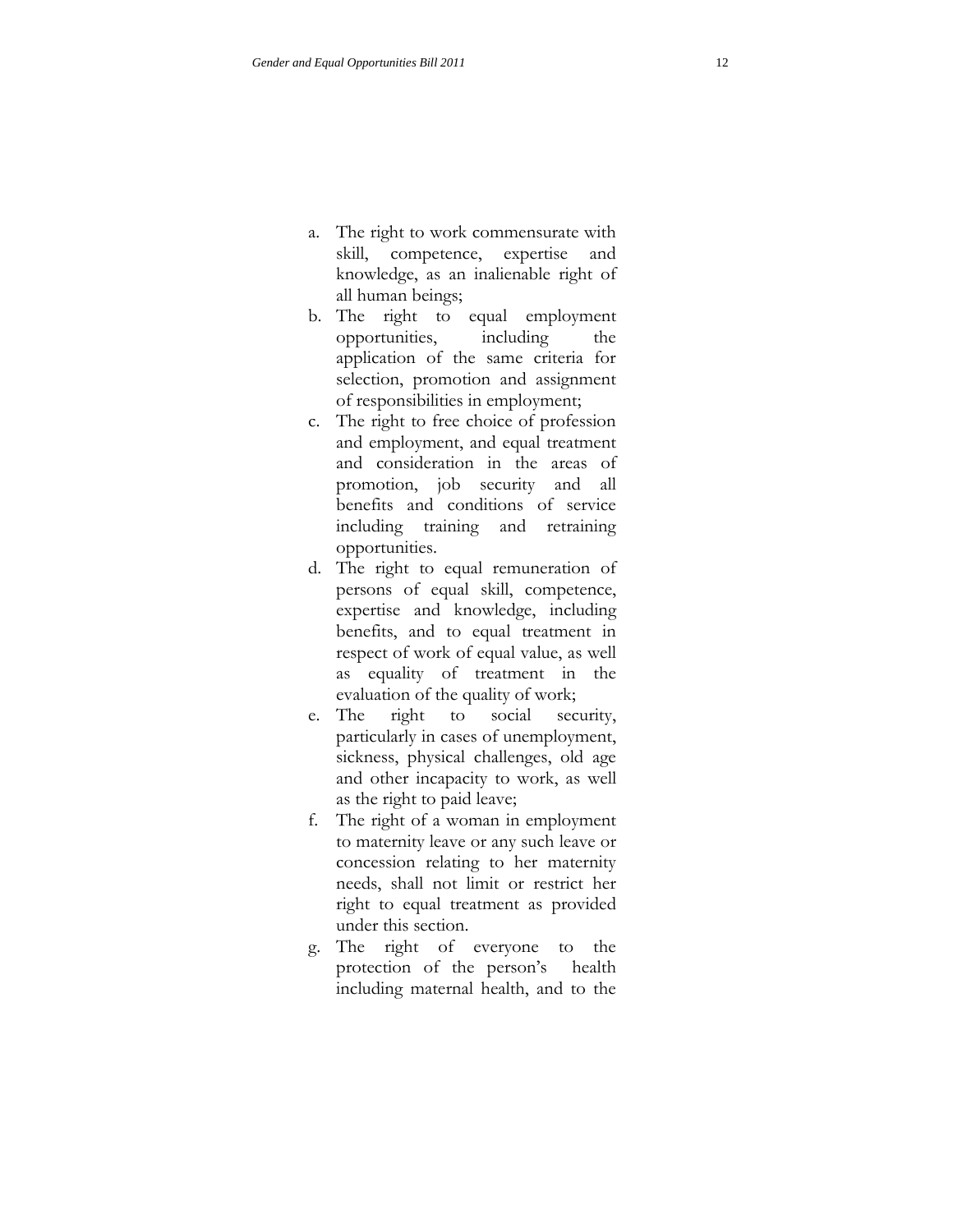person's safety in work place, including the safeguarding of the function of, and choices in, reproduction and maternal or paternal responsibilities. Accordingly, no rule, regulation or policy of any organ or agency of government, public or private institution, commercial or corporate body, or other entity shall limit or restrict or otherwise strictly regulate the period or conditions, an employee undertaking maternity leave or other advantages in the workplace relating thereto.

# **11. Elimination of discrimination on grounds of marital status**

- (a) Every organ or agency of government, public or private institution, commercial or corporate body, community, or other entity shall prevent discrimination against women on the grounds of marriage, marital status, or maternity; accordingly, shall:
	- i. not dismiss restrict or otherwise impose any disadvantage on any person in respect of employment, contract, or other occupational engagement, whether in the public or private sphere, on the grounds solely of the person's marital status, circumstances of birth, condition of pregnancy, maternity leave, or such other reasons relating to the person's maternal or paternal status,;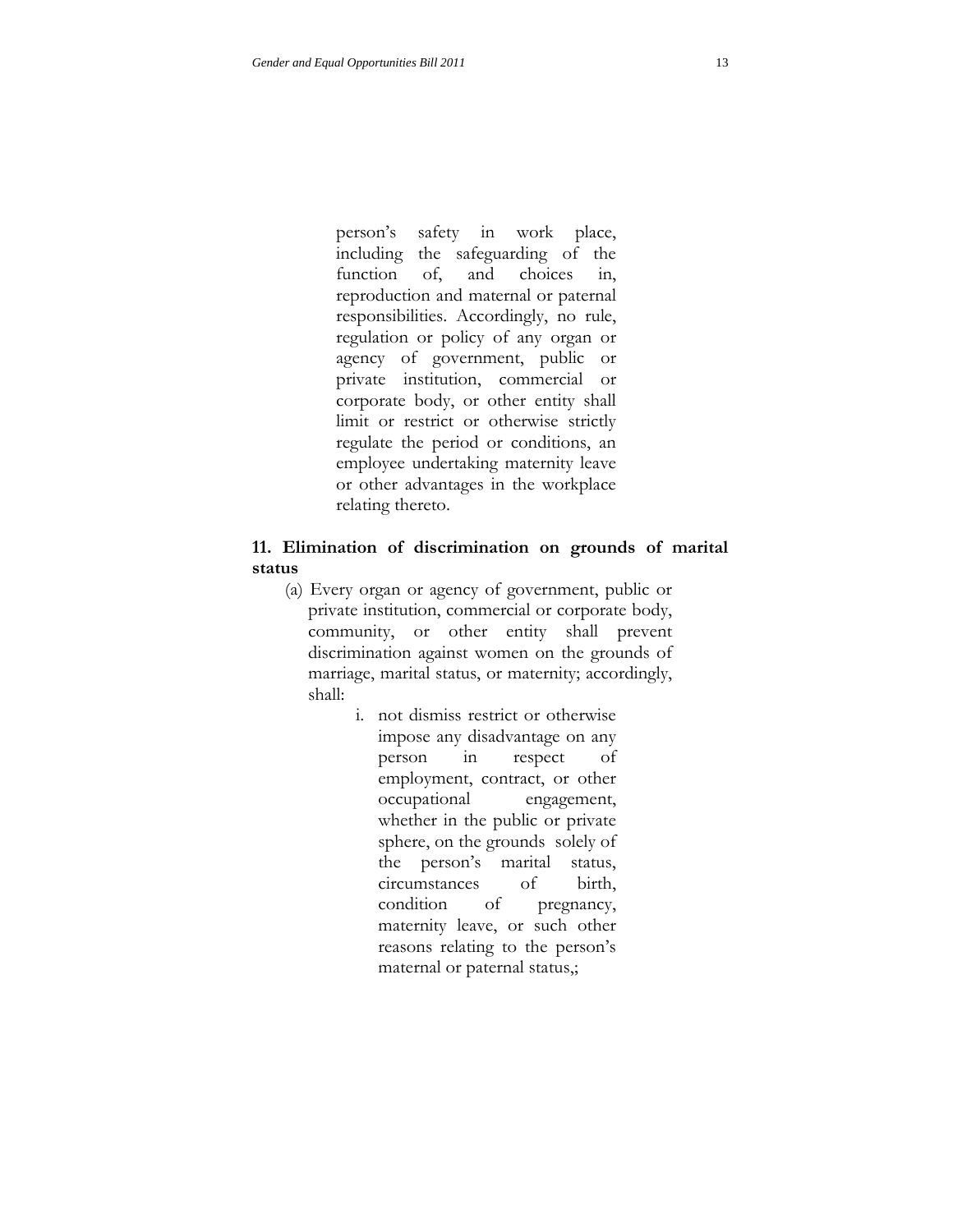- ii. ensure enforcement of maternity leave with pay or with comparable social benefits without loss of former employment, promotion, advantage, or other allowances which otherwise are due to the person;
- iii. provide necessary supporting social services to enable parents in employment to combine family obligations with work responsibilities and participation in public life, in particular through the establishment and development of child-care facilities in the work premises;
- iv. Provide special protection to women during pregnancy in types of work and practices harmful to them.

(b) Protective regulations, policies and practices relating to matters covered in subsection (a) of this Section and the other sections of this bill, shall be reviewed as often as necessary in the light of scientific and technological knowledge and shall be revised, repealed or extended as necessary.

# **12. Elimination of discrimination in the field of health**

(a) Every agency, organ, body, authority, public institution or private enterprise shall take all appropriate measures to eliminate discrimination against any person on any ground whatsoever, in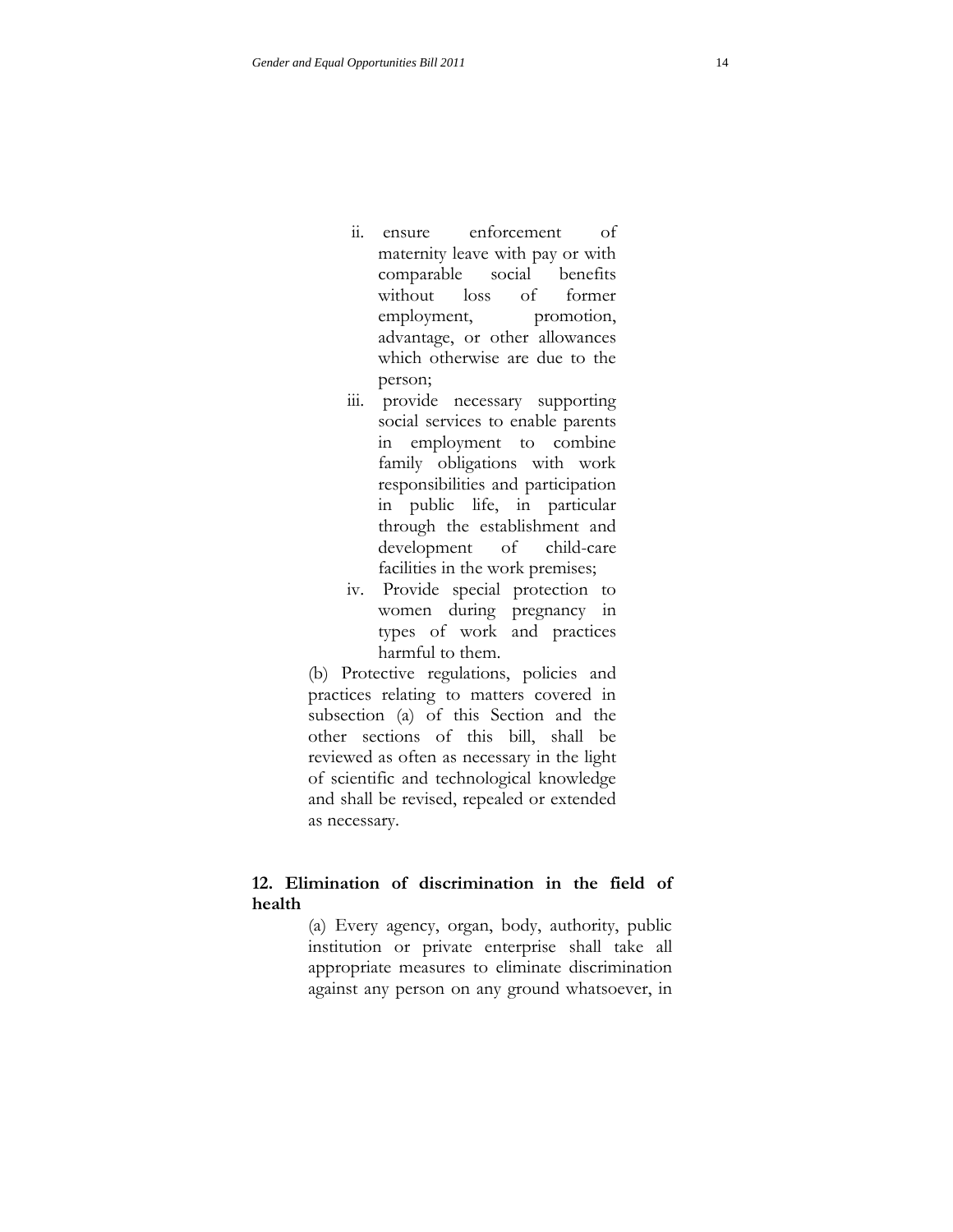the field of health care. Accordingly, every organ or agency of government, public institution, commercial or corporate body, or other entity responsible for providing public health care services shall ensure that all women who are pregnant and within 2 years of delivery, and all children under the age of 12, are given free and quality health care services, including provision of all necessary medical, surgical, diagnostic, and pharmacological supplies.

(b) Notwithstanding the provisions of subsection (a) of this section, all organs or agencies of government, public or private institution, commercial or corporate body, community, or other entity shall ensure provision and access to appropriate services in connection with the pre natal, confinement and the post-natal period, granting free services where necessary, as well as adequate nutrition during pregnancy and lactation.

(c) The Government shall protect the reproductive rights of women to terminate a pregnancy in cases of sexual assault, rape, incest, and where the continued pregnancy endangers the mental and physical health of the mother or the life of the mother or the foetus.

# **13. Elimination of discrimination on socio- economic grounds**

Every organ or agency of government, public or private institution, commercial or corporate body, community, or other entity shall eliminate discrimination against women in all areas of economic and social life in order to ensure, on the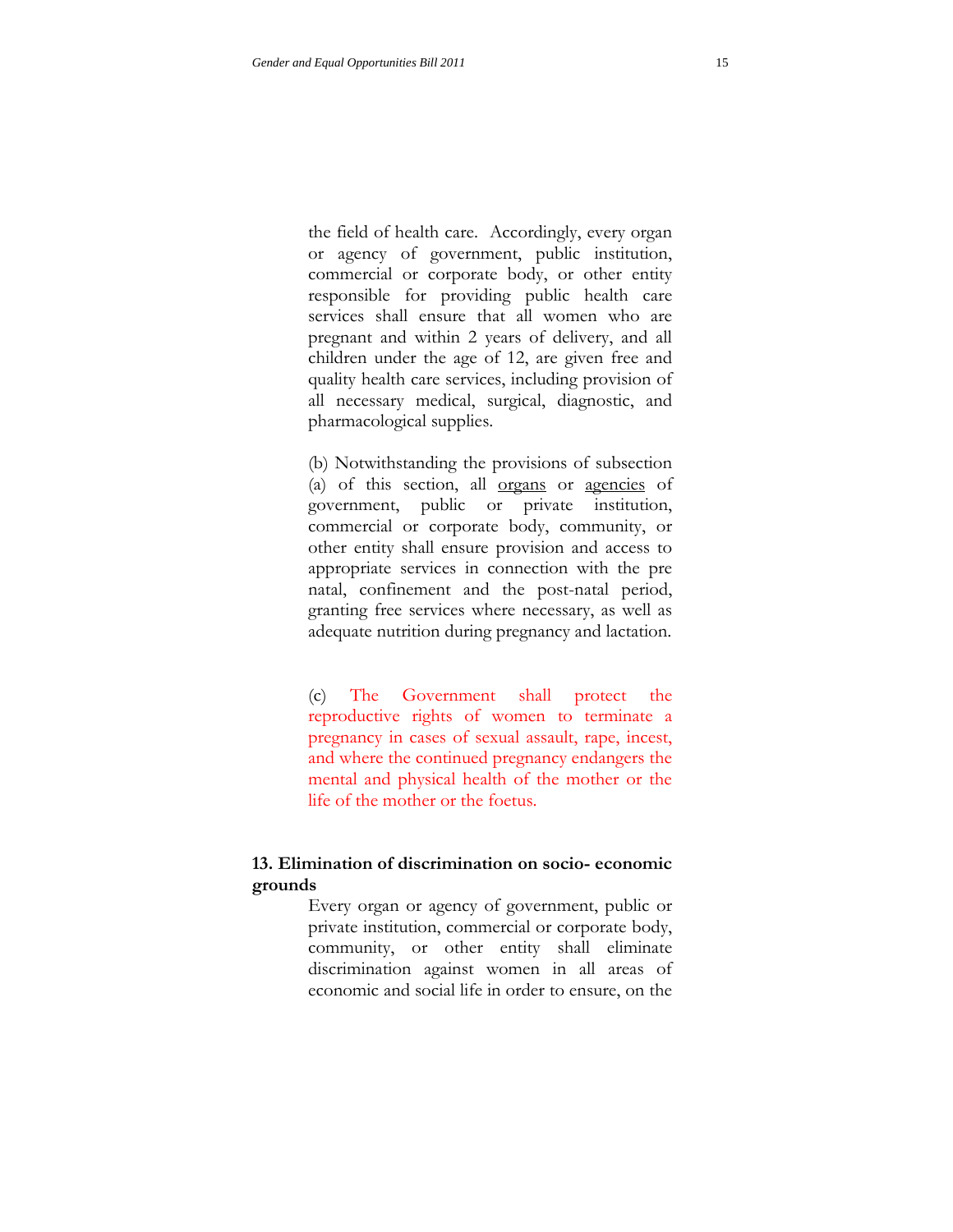basis of equality between men and women, the same rights, in particular:

- a. the right to family benefits;
- b. the right to equal access between men and women to capital, credit, including informal sector, small and medium scale loans, mortgages and other forms of financial credit;
- c. the right to participate in recreational activities, sports and all aspects of cultural life.

#### **14. Right to choose indigeneship and identity**

 (a) Every organ or agency of government, public or private institution, commercial or corporate body, community, or other entity shall grant to women and men equal rights to acquire, confer, change or retain their indigeneship, and in particular, shall ensure that neither marriage, divorce nor widowhood shall deny a woman the right to choose or retain her citizenship and identity and she shall have the choice, without hindrances, limitations, disadvantages or conditions, to retain her maiden name.

(b) Every person shall have the right to define and assert his or her identity, and accordingly, no rule, regulation or guideline shall impose on any persons, place of abode, domicile, state of origin, or name.

**15.** Women shall have equal rights with men to confer their citizenship on their children.

#### **16. The Rights of persons in rural communities**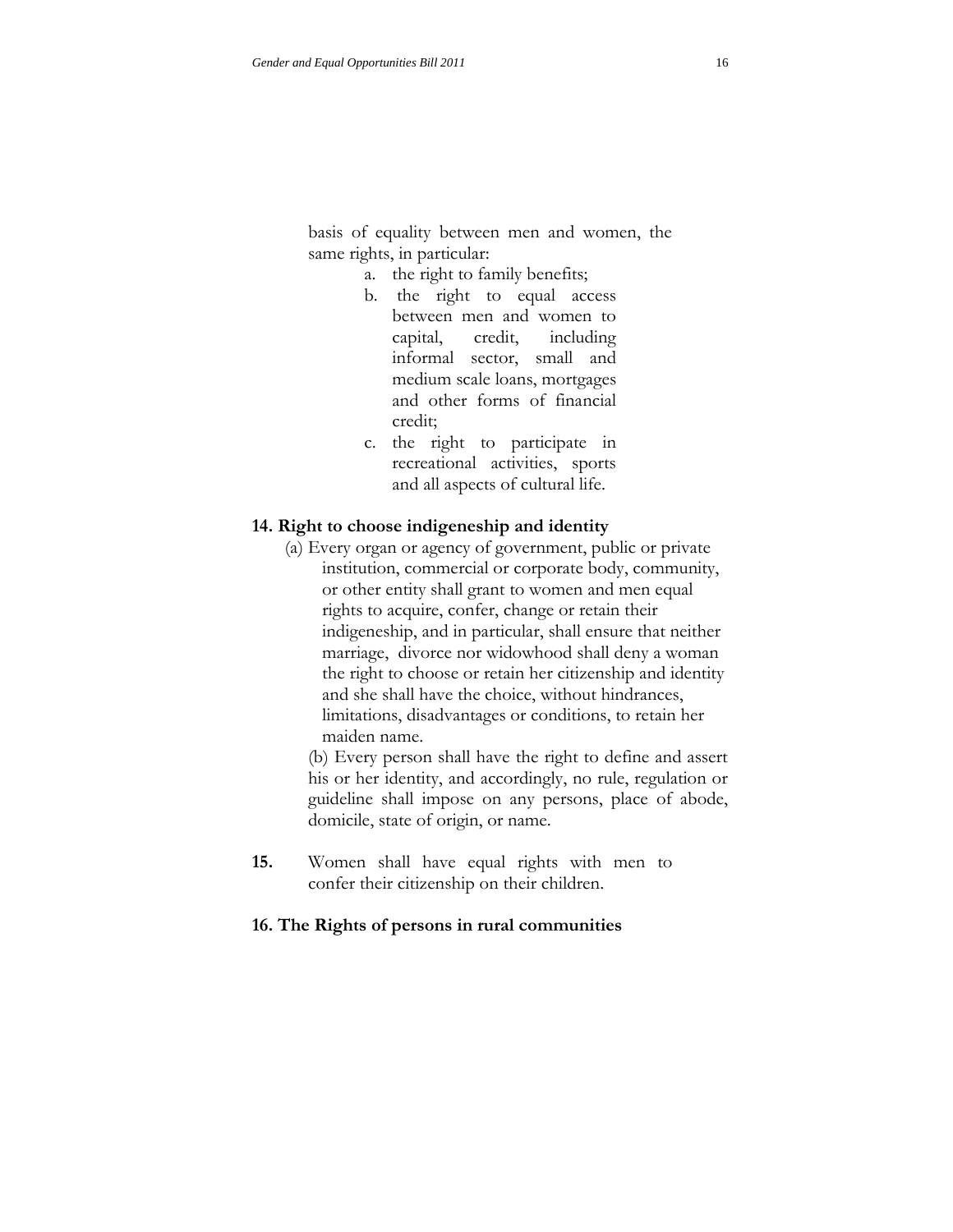Every organ or agency of government, public or private institution, commercial or corporate body, community, or other entity shall;

- a. Take into account the particular problems faced by rural women and the significant roles which they play in the economic survival of their families, including their work in the informal non-monetized sectors of the economy, and shall ensure the application of the provisions of this Bill to women in rural areas.
- b. Take all appropriate measures to eliminate discrimination against women in rural areas in order to ensure, on the basis of equality between men and women, that they participate in and benefit from rural development and, accordingly, shall ensure to such women the right to:
	- i. participate in the identification, design and implementation of development projects at all levels;
	- ii. benefit directly from social security programmes;
	- iii. obtain all types of training and education, formal and non-formal, including that relating to functional literacy, as well as, inter alia, the benefit of all community and extension services, in order to increase their technical proficiency;
	- iv. organize self-help groups and cooperatives in order to obtain access to economic opportunities through employment or self employment.
	- v. have access to agricultural credit and loans, marketing facilities, appropriate technology and equal treatment in land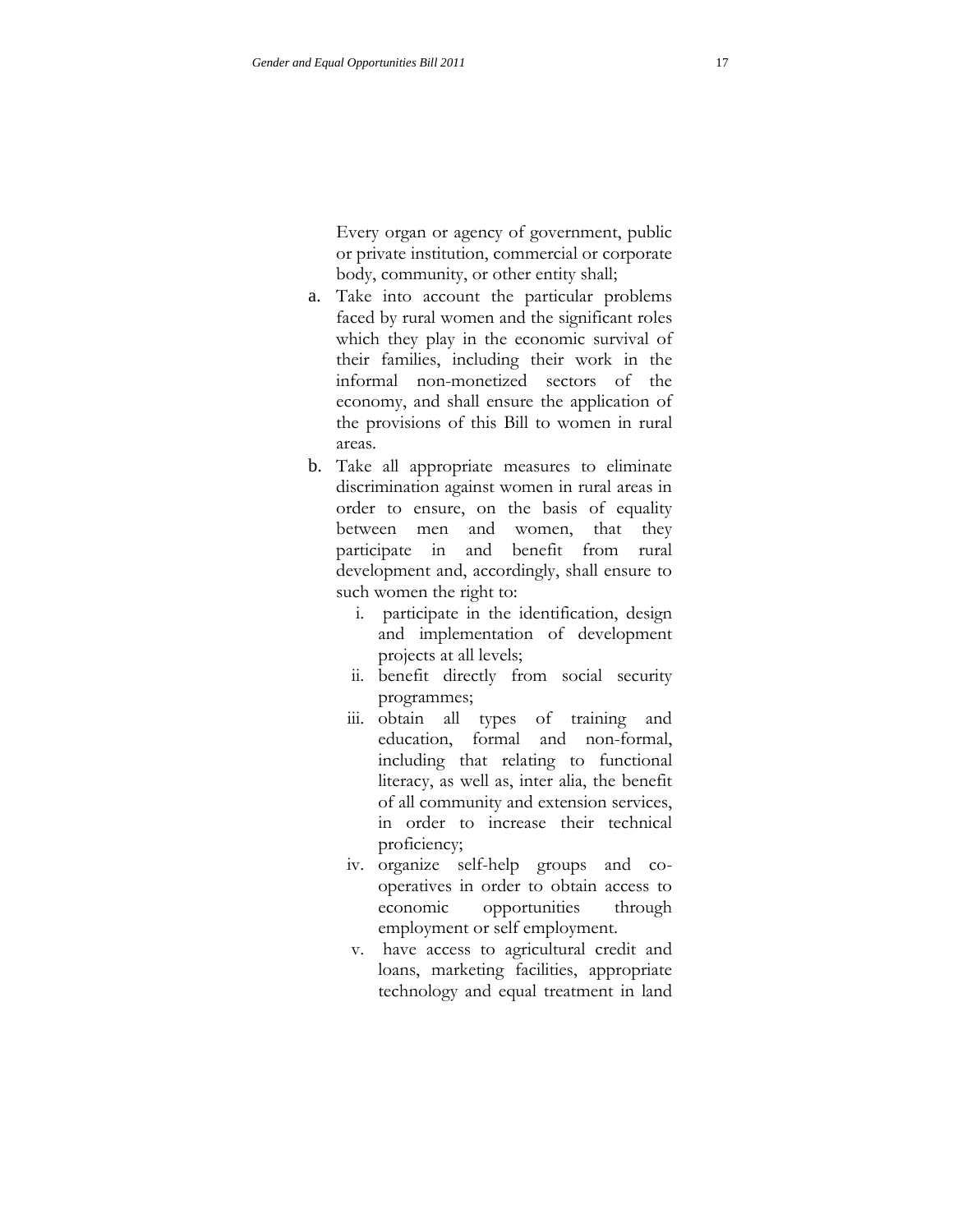and agrarian reform as well as in land resettlement schemes

## **17. Rights in matters relating to marriage and family relations**

Every organ or agency of government, public or private institution, commercial or corporate body, community, or other entity shall take all appropriate measures to eliminate discrimination against women in all matters relating to marriage and family relations and shall ensure, to women and men

- a. The right to enter into marriage;
- b. Right to freely choose a spouse
- c. Rights and responsibilities during marriage and at its dissolution including choosing whether to retain maiden name or adopting a family name;
- d. Rights and responsibilities as parents, irrespective of their marital status, in matters relating to their children including decisions relating to welfare and upbringing of their children. In all cases the best interests of the child concerned shall be paramount;
- e. Rights to decide freely and responsibly on the number and spacing of their children and to have access to the information, education and means to enable them to exercise these rights;
- f. Complimentary and corresponding rights and responsibilities with regard to custody, guardianship, ward ship, trusteeship and adoption of children.

#### **18. Prohibition of violence against women**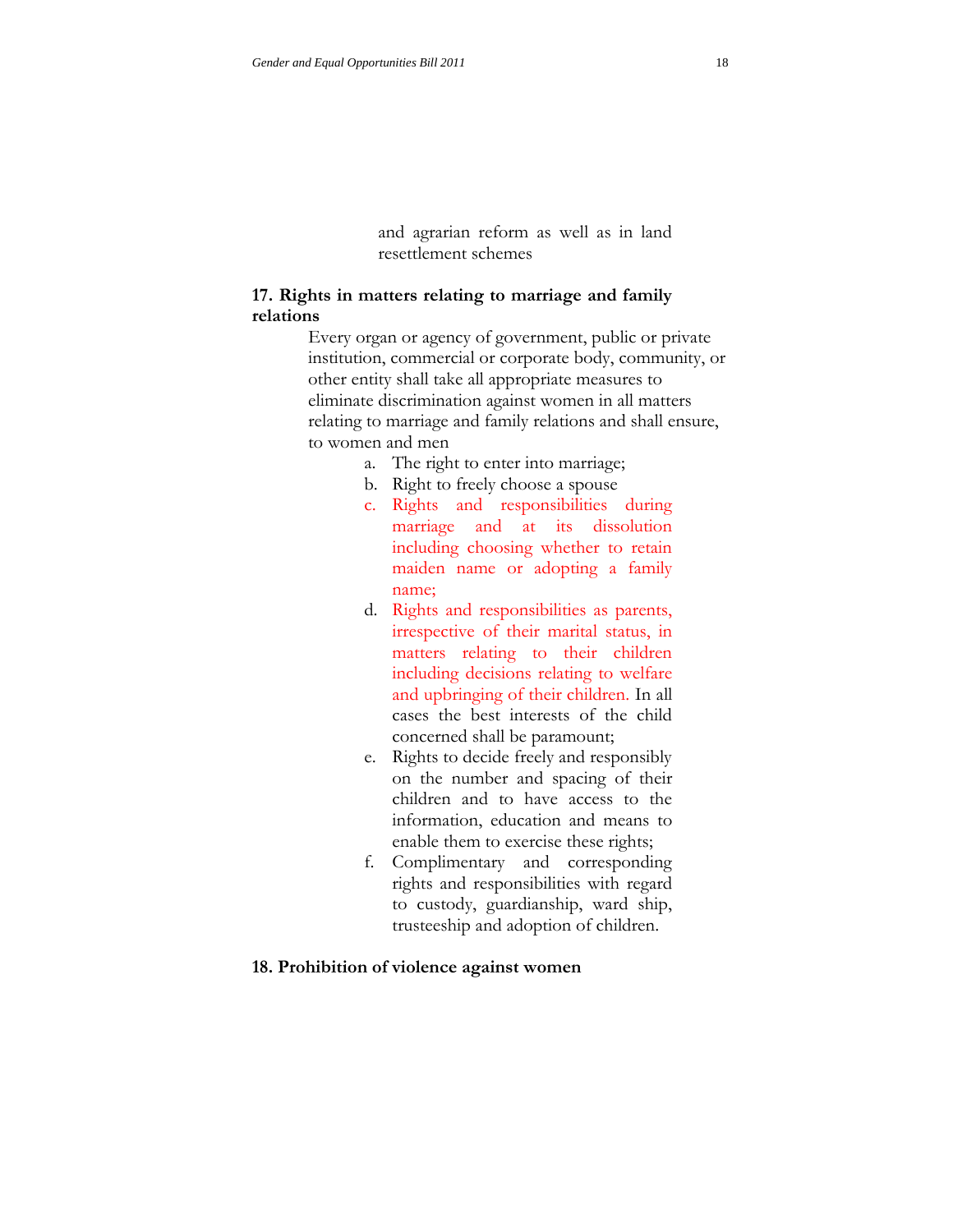- a. All forms of violence against women are prohibited, whether the violence takes place in private, family or public sphere, including unwanted or forced sex, or traditional, religious or cultural practices harmful to the health, well being and integrity of the woman.
- b. All forms of violence against elderly women including sexual abuse, and discrimination based on age are prohibited.
- c. All forms of violence against women with disability including sexual abuse, and discrimination based on disability are prohibited.
- d. Every educational, school or training authority in the state shall promote peace education through curricula and social communication in order to eradicate elements in traditional and cultural beliefs, practices and stereotypes which legitimize and exacerbate the discrimination against women, persistence and tolerance of violence against women.
- e. All forms of trafficking in women and children, abuse and exploitation of women and children in any manner or way, and medical experiments on women without their informed consent, or on children without the informed consent of their parents or legal guardian, are prohibited.
- f. Any person who violates the provisions of subsection (a) - (e) of this section shall, without prejudice to section 20 of this Bill, be guilty of an offence and liable to:
	- i. On first offence, to imprisonment of one year or a fine of fifty thousand Naira, or to both imprisonment and fine.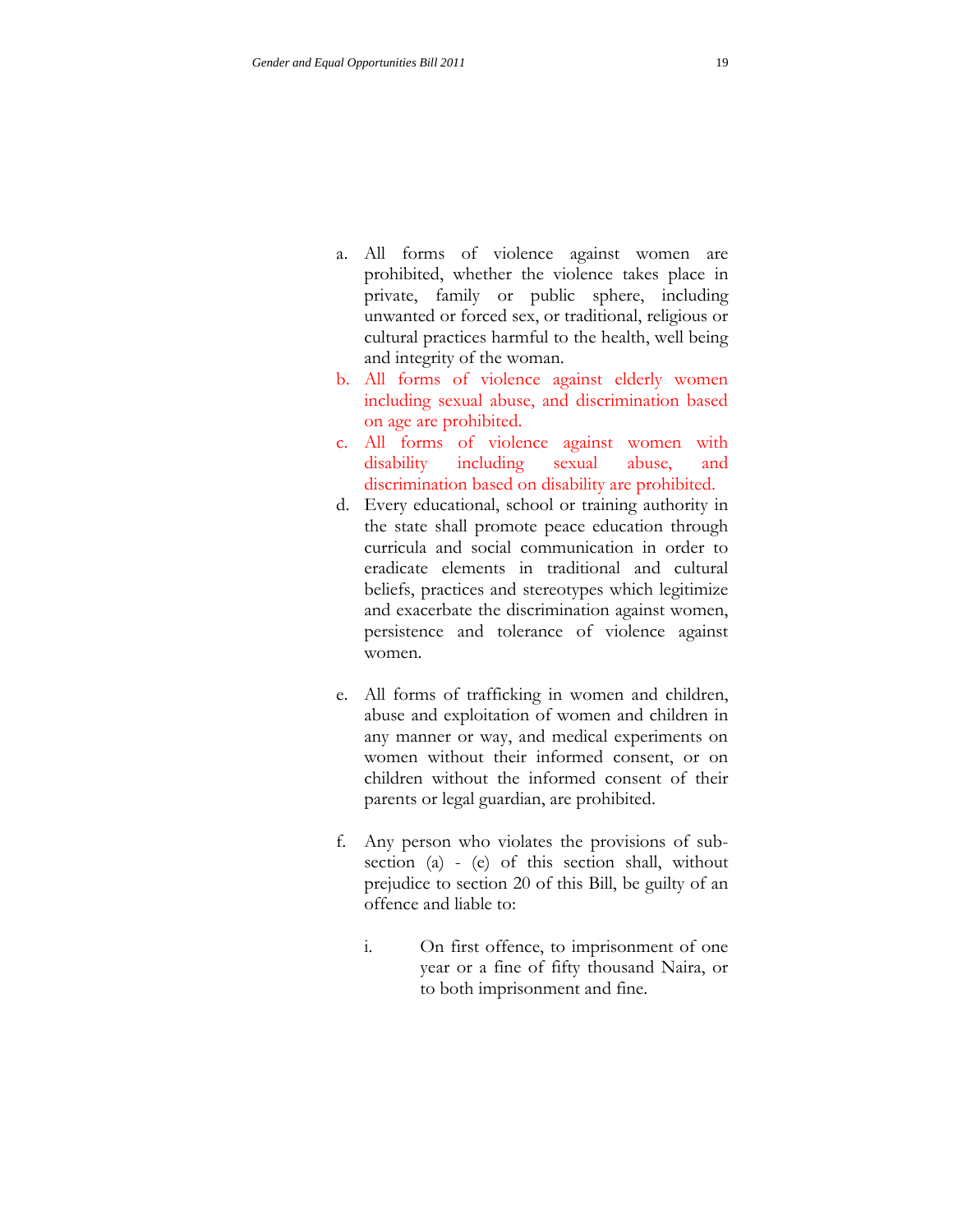ii. On second or subsequent offence, to imprisonment of a minimum of eighteen months or a fine of one hundred Naira thousand naira, or both imprisonment and fine.

# **19. Provisions relating to marriage and matrimonial causes** Subject to the subsisting provisions of the Marriage Act, Child Rights Act, and the Matrimonial Causes Act:

- a. No marriage shall take place without the free and full consent of both parties;
- b. the minimum age of marriage for women shall be 18 years;
- c. every marriage shall be recorded in writing and registered in accordance with national laws, in order to be legally recognised;
- d. a woman and a man shall jointly contribute to safeguarding the interests of the family, protecting and educating their children;
- e. during her marriage, a woman shall have the right to acquire her own property and to administer and manage it freely.

# **20. Provisions relating to offences and sentencing including costs, damages and compensations**

a. Any person, organ or agency of government, public or private institution, commercial or corporate body, community, or other entity, or any representative of such organ or agency of government, public or private institution, commercial or corporate body, community or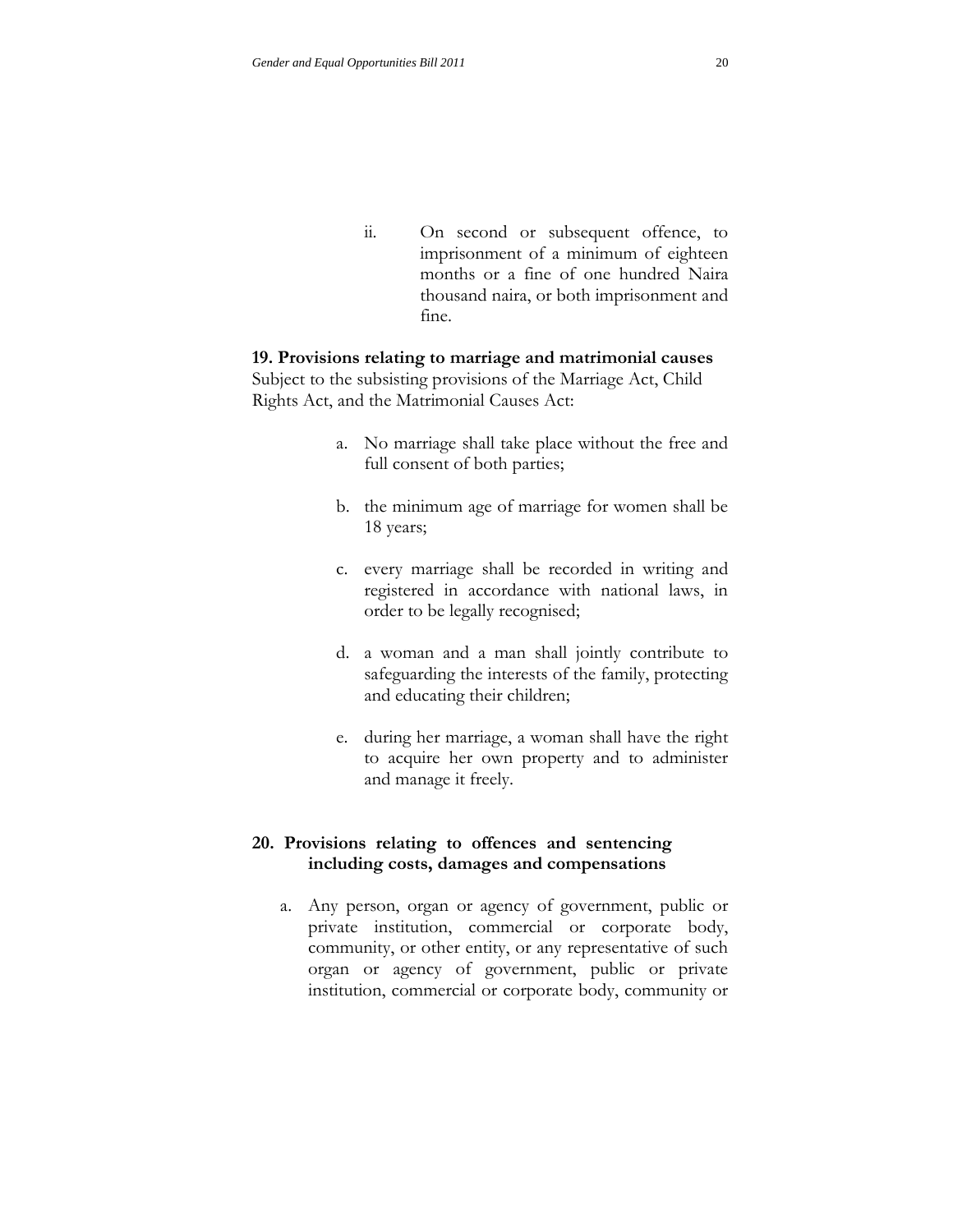other entity, who fails or neglects any of the duties imposed under this bill shall be liable to an offence, and on conviction, to such term of imprisonment not less than one year, or such fine not less than fifty thousand Naira or both imprisonment or fine as the court may impose considering the entire circumstances of the case.

- b. Any person who suffers violation of his or her rights, or becomes victim of any action, omission, or inaction of any organ or agency of government, public or private institution, commercial or corporate body, community, or other entity, or any representative of such organ or agency of government, public or private institution, commercial or corporate body, community or other entity shall be entitled to fair and adequate compensation as may be determined by the court, taking into consideration the special damages suffered, as well as social, psychological, emotional and health related burden suffered by such s person by reason of such action, omission or inaction aforesaid.
- c. Any person, or official of any body or entity, be it in a public or private institution or community who condones, aids, facilitates and abets any other person, body or entity to fail or neglect or omit in any of the duties imposed under this bill shall be liable and the provisions of sub section (a) and (b) of this section shall apply to such a person or body.
- d. Where a corporate body, agency, institution or community is liable under sub section (a) and (b) of this section, the chief executive, leader, or head of such corporate body, agency, institution or community shall have the primary responsibility of the punishment imposed by the court in accordance with the said section, and where there is continued failure or omission or neglect to comply with the duty imposed after the punishment prescribed in this section, such chief executive, leader, or head of corporate body, agency,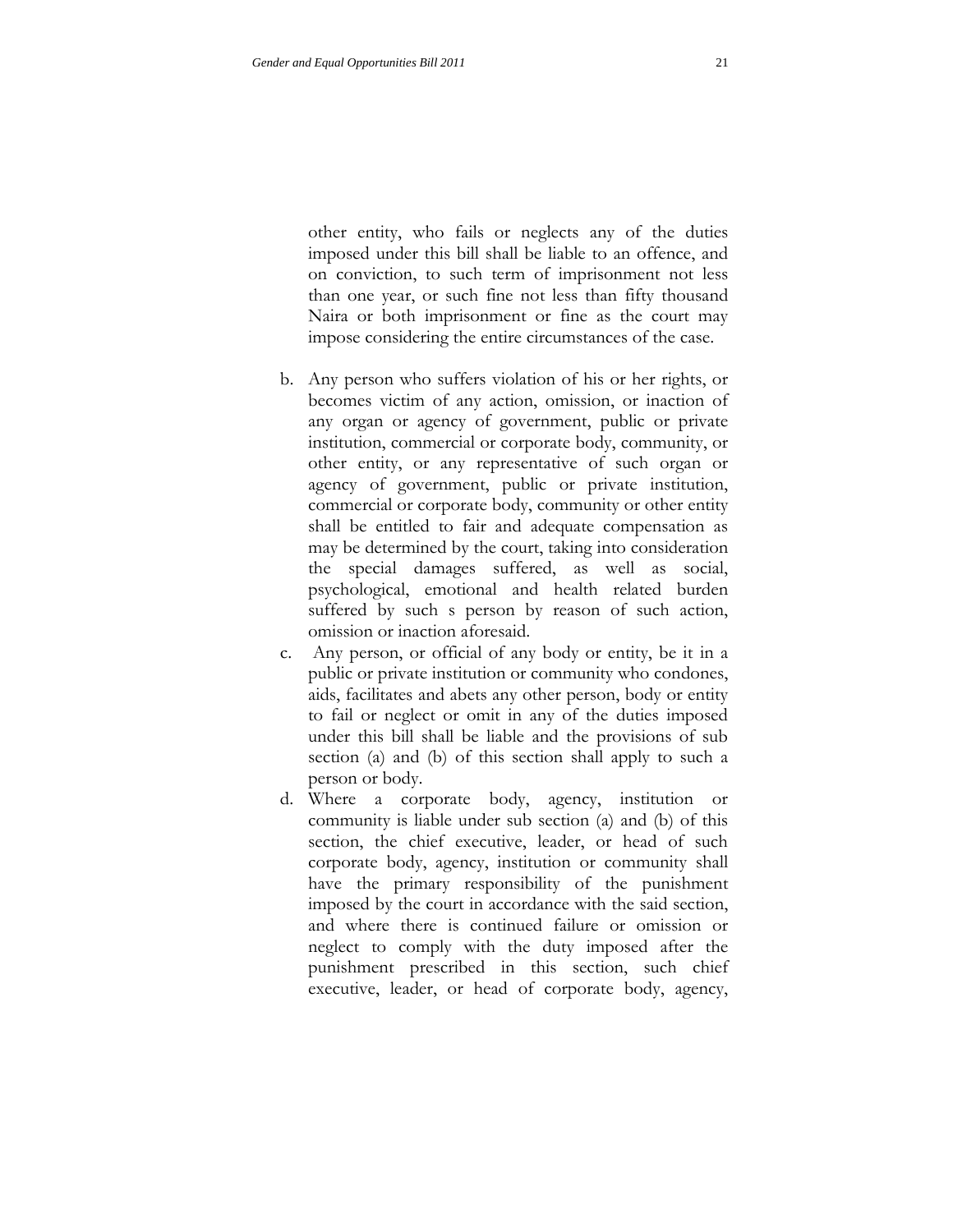institution or community shall be personally liable for such punishment as may be imposed by the court, taking into consideration the provisions of sub sections (a) and (b) of this section.

e. The court may in addition order such exemplary damages, public apology, or such redress or restitution as may be deemed appropriate in the circumstances by the court.

### **PART B**

## **21. ESTABLISHMENT OF THE GENDER AND EQUAL OPPORTUNITIES COMMISSION**

(a) There shall be established a body to be known as the Gender and Equal Opportunities Commission (hereinafter referred to as **the Commission** which shall have and exercise the powers conferred on it by this Bill. (b) The Commission shall be a body corporate with perpetual succession with a common seal, which can sue

# **22. Functions of the Commission**

The Commission shall carry out the following functions -

and be sued in its corporate name.

- (a) Monitoring and supervision of the implementation of the Bill;
- (b) Promote gender equity and the entrenchment of social justice in all spheres of life.
- (c) Organize meetings, conferences, symposia and other enlightenment for the entrenchment of full rights to men and women on equal terms for the full advancement and development of Nigeria;
- (d) Investigate and make application to the appropriate court or tribunal for an order of assessment of practices of any person, organ, body, institution, private or public organ in accordance with the Bill;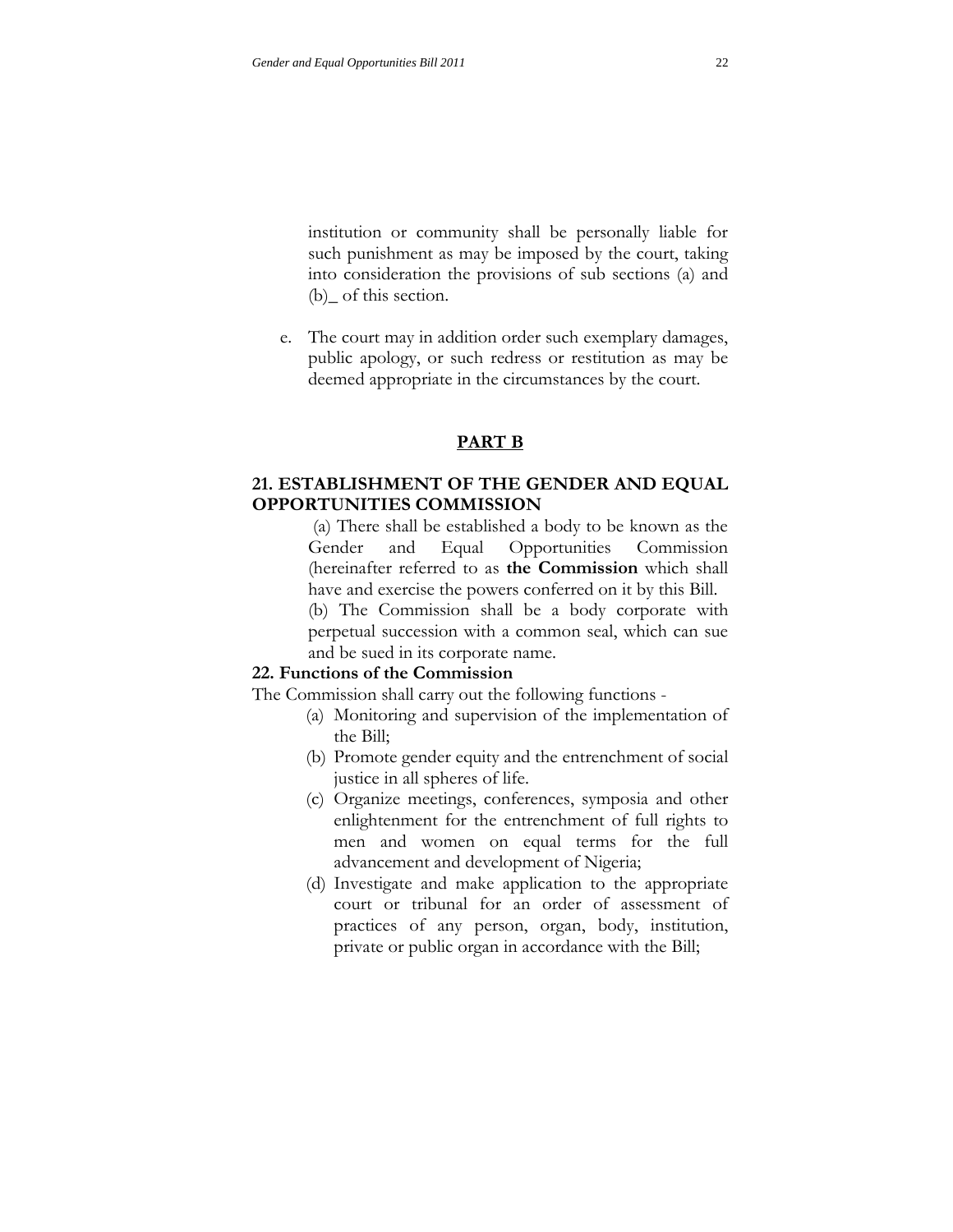- (e) Liaise with the National Human Rights Commission and other such bodies relating to enforcement of fundamental rights;
- (f) Prepare and submit periodic reports on the state of implementation of the Bill to the Government and other appropriate bodies
- (g) Perform such other functions and activities as may be specified by any law or enactment.
- (h) Undertake such other activities as are expedient for giving full effect to the provisions of this Bill.

### **23. Funds of the Commission**

(a) The National Assembly shall establish funds for the Commission and provision for the fund shall be made in the Appropriation Act.

(b) The Commission shall defray from the fund such expenditures as shall be approved by it and these shall include –

- i. The cost of administration,
- ii. The payment of salaries, fees or other remunerations or allowances and pensions and gratuities to members and employees of the Commission; and
- iii. Anything done in connection with any of its functions under this Bill.

### **24. Membership for the Commission**

a. The Commission shall comprise a chairperson, a secretary and ten members who shall at all times reflect gender balance and are persons in the opinion of the President and approved by the National Assembly, to be persons by reason of their ability, experience or specialized knowledge of gender and development, who have outstanding contributions to the development of women in Nigeria, and representing the following: -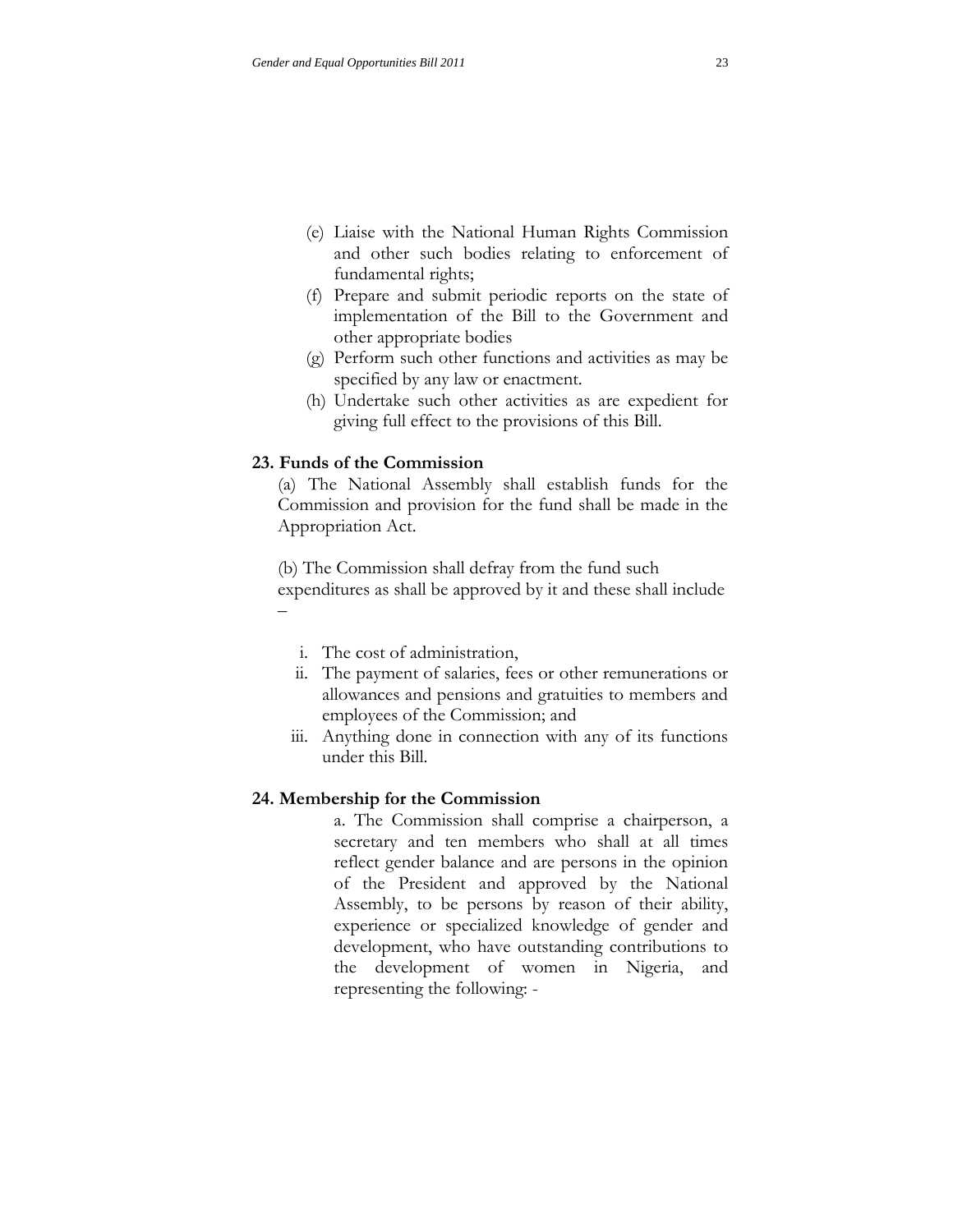- i. one representative of labour,
- ii. one representative of the organized private sector;
- iii. one representative of civil society organizations
- iv. one representative of the media
- v. one representative of the judiciary
- vi. One representative of Christian religious institution
- vii. One representative of Muslim religious institution and;
- viii. Three representatives of a gender rights civil society group.
- ix. Representative of the Ministry of Women Affairs and Social Development
- x. Representative of ministry of Labor and Productivity

(b) The President shall nominate the Chairperson and members of the Commission and the nomination shall be subject to confirmation by the Senate.

- **25.** (1) There shall be a Secretary who shall be appointed by the Commission and shall -
	- (a) Be a senior counsel in the service of the Federal Ministry of Justice not below the rank of a substantive Director;`
	- (b) Be the accounting officer of the Commission; and

 (2) The Secretary shall, subject to the general direction of the Commission be responsible -

 (i) For the day to day administration of the Commission, and

 (ii) For keeping the books and proper records of proceedings of the Commission.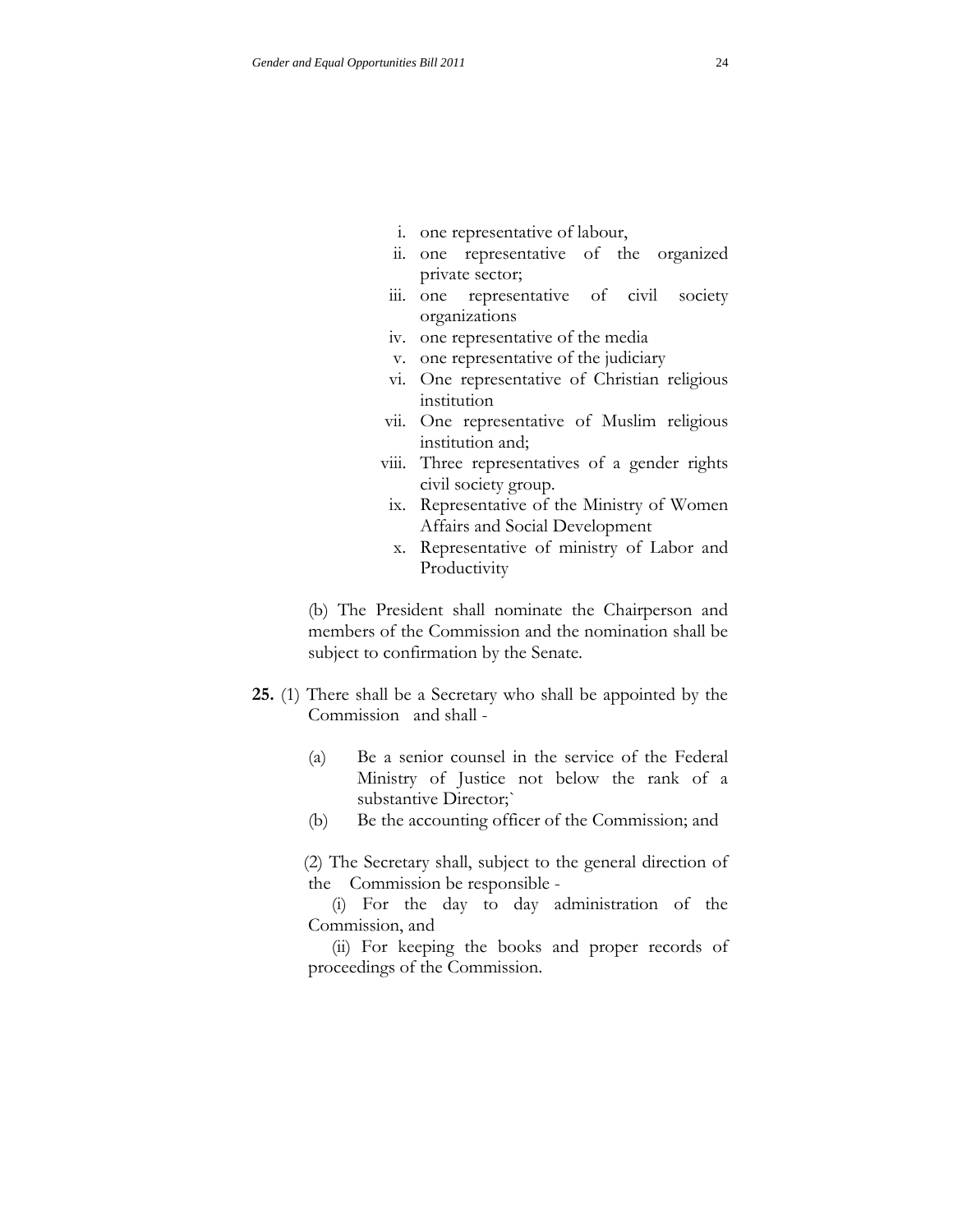A member of the Commission shall hold office for a period of four years and may be eligible for reappointment for another tenure of four years only.

- **27.** Notwithstanding Section 30 of this Bill, the Chairperson, Secretary or any member of the Commission may at any time be removed from office by the President acting on an address supported by two-thirds majority of the National Assembly praying for the removal of such person for inability to discharge the functions of his/her office (whether arising from infirmity of mind or body or any other cause) or for misconduct.
- **28.** The Chairperson and members of the Commission shall hold office on such terms and conditions as may be specified in their instruments of appointment.
- **29.** The Commission shall subject to the provisions of this Bill, determine the tenure of office and conditions of service of staff of the Commission.

## **30. Resignation from office**

The Chairperson, secretary or any member of the Commission may resign his/her appointment by notice in writing under his/ her hand addressed to the President and such person shall on the date of receipt of such notice, cease to be chairperson, secretary or member of the Commission as the case may be.

### **31. Power to appoint, dismiss or exercise discipline**

The Commission shall have power to appoint, dismiss and exercise disciplinary control over its staff and for this purpose, shall prescribe its own rules.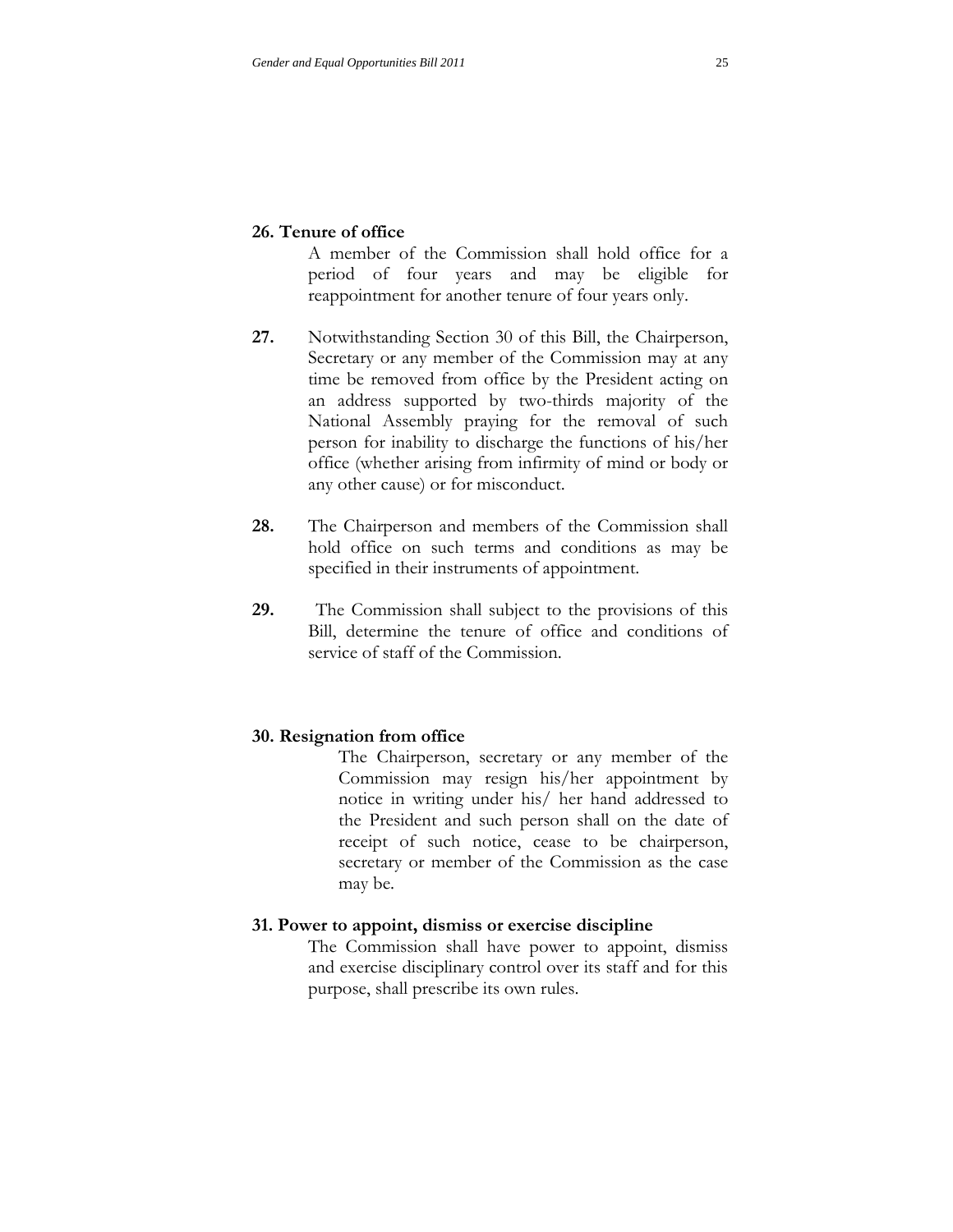## **32. Meetings of the Commission**

The Commission shall ordinarily meet for the dispatch of business at such times and places as it may determine, but not less than four times in a year.

**33**. The Quorum for a meeting of the Commission shall be not less than one-third of the total number of members of the Commission,

## **34. Legal Obligation to give information to the Commission**

Any Officer of the Commission investigating the commission of an offence under this Bill may cause any person -

(a) To attend; and

(b) To produce any relevant materials or evidence before such officer for the purpose of being examined in relation to any matter, which may assist in the investigation of the matter.

- **35**. A person, representative of an organ, body, institution summoned, is obliged to appear and produce all relevant information required under the notice within his/ her knowledge or which is available to such person.
- **36**. A person who -

(a) Willfully refuses to appear in response to a written notice to attend; or

(b)Willfully refuses to produce such materials or evidence as requested by the Commission with regards to which the officer of the Commission has reasonable grounds for suspecting or believing that an offence under this Bill or under Chapter IV of the 1999 Constitution has been or is being committed;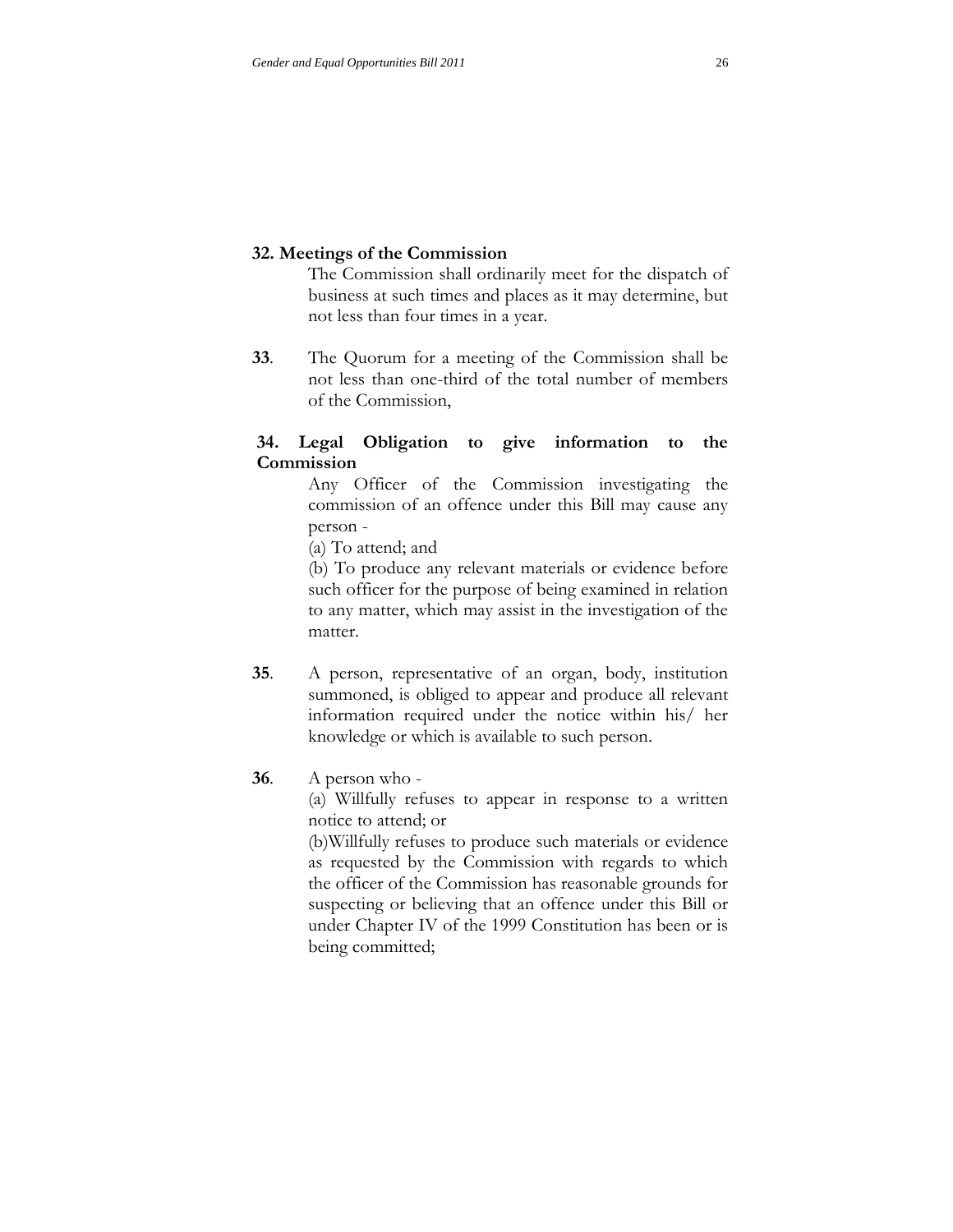(c) Makes or procures another person to make any statement in the information which such person knows or believes to be false or misleading in a material particular; or

(d) Intentionally obstructs another person in the exercise of the power conferred by this Bill; commits an offence.

(2) An individual who commits an offence under subsection (1) above, is liable on summary conviction to imprisonment for a term not exceeding one month or a fine not exceeding five thousand Naira or to both such fine and imprisonment.

### **37. Rules and regulations of the Commission**

Without prejudice to any other powers of the Commission with respect to rules of procedure, the Commission may make rules specifying the procedures to be followed in connection with the proceedings under this part.

# **38. Failure to comply with direction for reversal of discrimination**

Where the Commission upon receipt of a complaint and after due investigation gives a direction under this Bill and an individual, community, institution, public or private enterprise fails to take any step to reverse any act of discrimination, the Commission may proceed to initiate proceedings against such person, organ, body, institution, public or private enterprise in the appropriate court.

### **39**. **Jurisdiction**

The High Court of the state shall have original jurisdiction to look into applications arising from any breach of the provisions of this Bill.